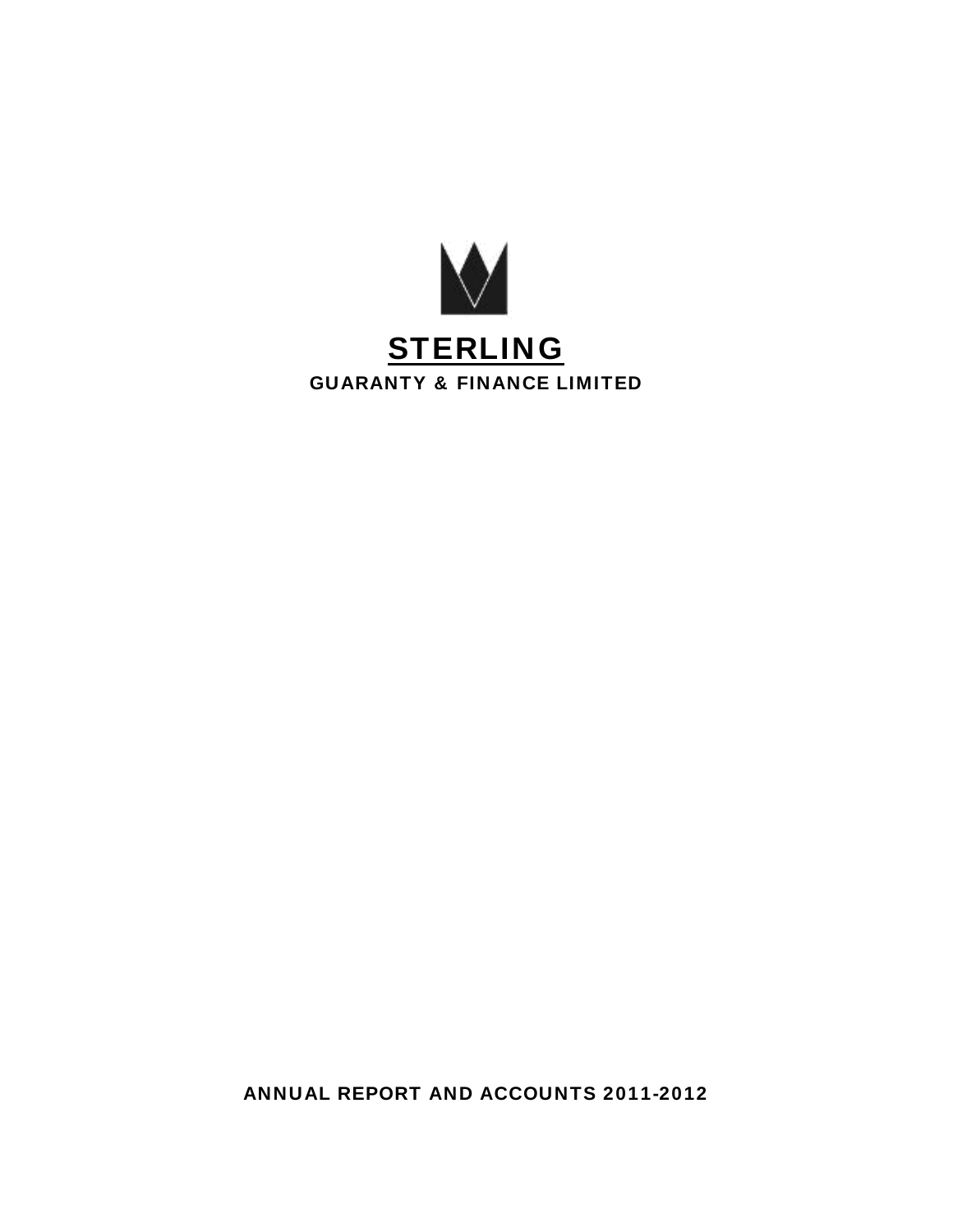

# BOARD OF DIRECTORS CONTENTS

Dhiren D. Mehta Executive Chairman Notice

# **AUDITORS**

Vinod S. Mehta & Co.

DIRECTORS Directors' Report Sanjay R. Keswani Report on Corporate Governance Geeta V. Ashar Auditors' Report Balance Sheet

Profit and Loss Account

Cash flow Statement

Schedules forming part of Accounts

# REGISTERED OFFICE

91-A, Mittal Court, Nariman Point Mumbai 400 021.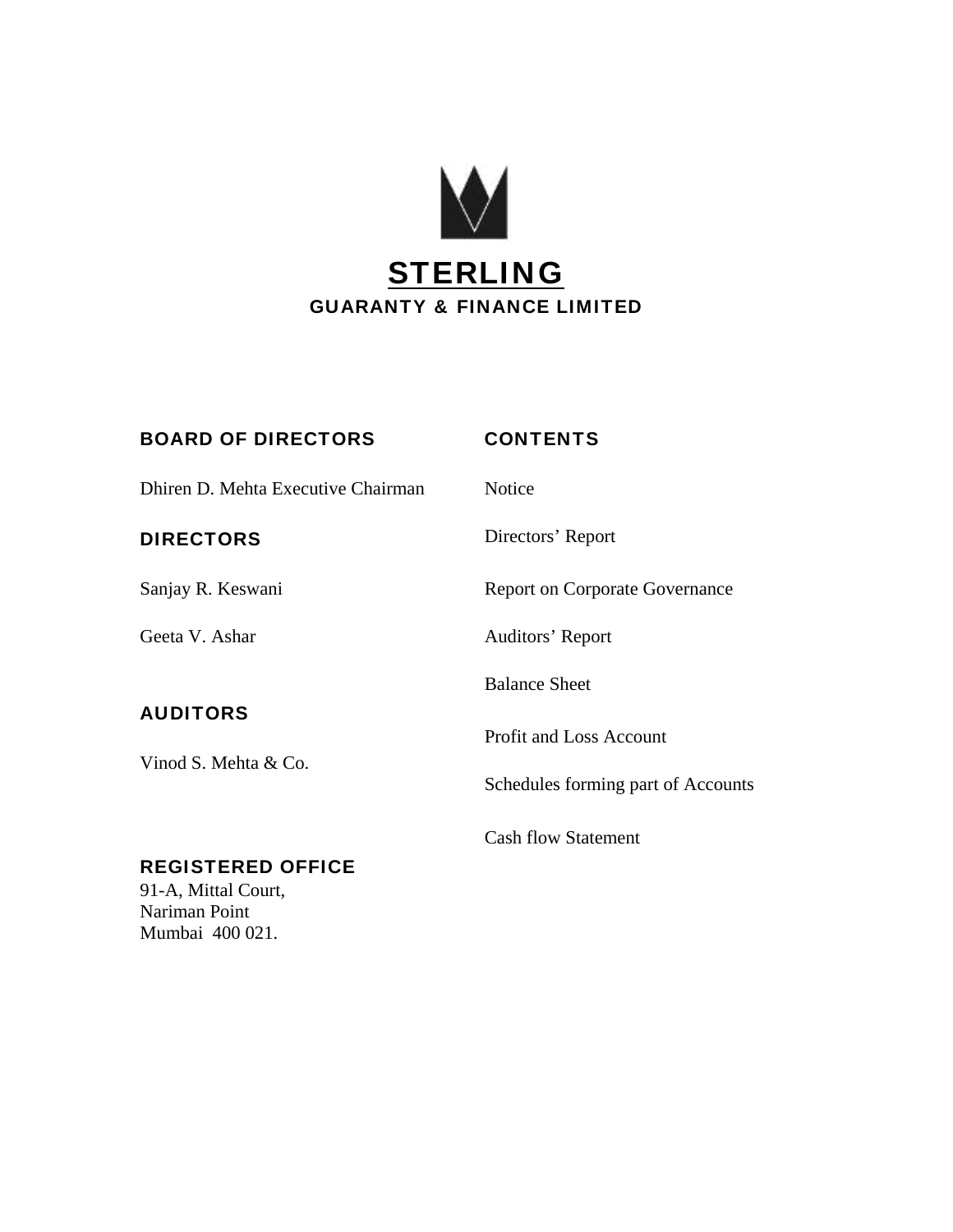

# **NOTICE**

**NOTICE** is hereby given that the 28<sup>th</sup> ANNUAL GENERAL MEETING of the members of **STERLING GUARANTY & FINANCE LIMITED** will be held at Tea Centre, Resham Bhavan, Veer Nariman Road, Churchgate, Mumbai -400 021 on M**onday , 2nd July, 2012** at 11.00 a.m. to transact the following business.

## **ORDINARY BUSINESS:**

- 1. To receive, consider and adopt the Balance Sheet as at  $31<sup>st</sup>$  March, 2012 and Profit and Loss Account for the year ended 31st March, 2012 and the reports of Board of Directors and Auditors thereon.
- 2. To appoint a Director in place of Mrs. Geeta V. Ashar , Director who retires by rotation and being eligible offers himself for reappointment.
- 3. To appoint Auditors to hold office until the conclusion of the next Annual General Meeting and to authorise the Board to fix their remuneration.

## **NOTES :**

- **a) A MEMBER ENTITLED TO ATTEND AND VOTE, IS ENTITLED TO APPOINT PROXY TO ATTEND AND VOTE, INSTEAD OF HIMSELF AND THE PROXY NEED NOT BE A MEMBER.**
- b) The Instruments of proxy for use of meeting must be lodged at the Registered Office of the Company, not less than forty eight hours before the commencement of meeting.
- **c) Register of Members and Share Transfer Book of the Company will remain closed from the Monday , 25th June 2012 to Monday ,2nd July 2012 (both days inclusive) for the purpose of Annual General Meeting.**
- d) Members are requested to immediately notify the company in case of any change in address and should specify their full address in capital letters clearly indicating the pin code of the post office.
- e) Members are requested to bring their copy of Annual Report as extra copies will not be supplied at the Annual General Meeting.
- f) In case members desire to raise any queries they are requested to send them at least 10 days in advance so that related information may be kept available at the meeting.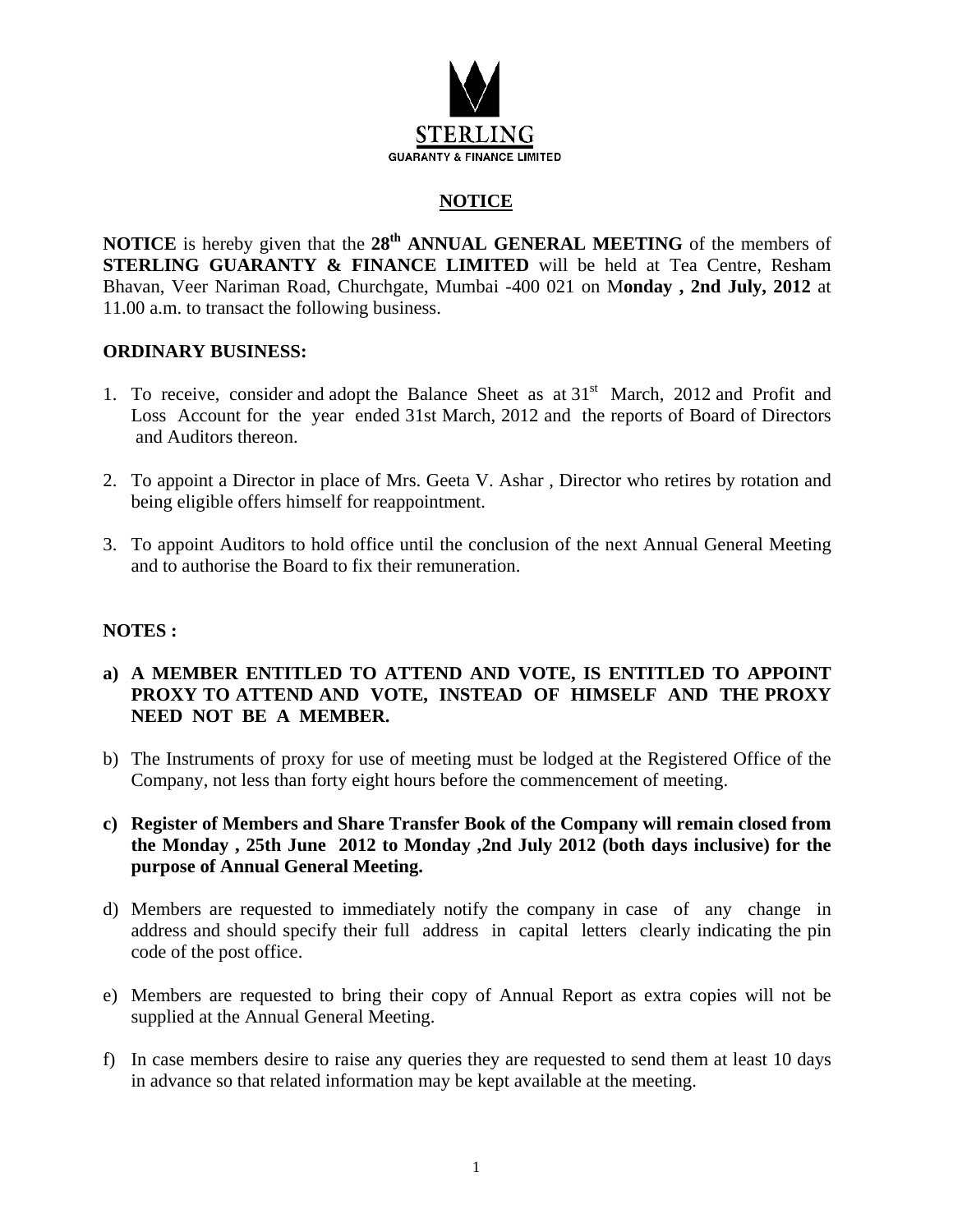

g) In accordance with provisions of Section 205A of the Companies Act, 1956 the company has transferred unclaimed dividend up to the financial year 1992-93 to the General Revenue Account of the Central Government. Members who have valid claims to the unclaimed dividends referred to above may claim the same from the Registrar of Companies, Maharashtra at Mumbai in the prescribed manner.

Further in accordance with the provisions of Section 205 ( c ) of the Companies Act 1956, the company has transferred the unclaimed dividend for the year 1994-95 to the "Investor Education and Protection Fund" of the Central Government. The company has not declared dividend subsequent to the year 1994-95.

h) At the ensuing Annual General Meeting Mrs. Geeta V. Ashar Director of the Company retire by rotation and being eligible offer himself for reappointment. The information and details pertaining to this director to be provided in terms of Clause 49 of the Listing Agreements are furnished in the Statement on Corporate Governance published elsewhere in this Annual Report.

Dated: 25-05-2012

Place : Mumbai **On behalf of the Board of Directors** 

Nariman Point, Mumbai - 400 021.

**Registered Office: D. D. MEHTA**  91-A, Mittal Court, **EXECUTIVE CHAIRMAN**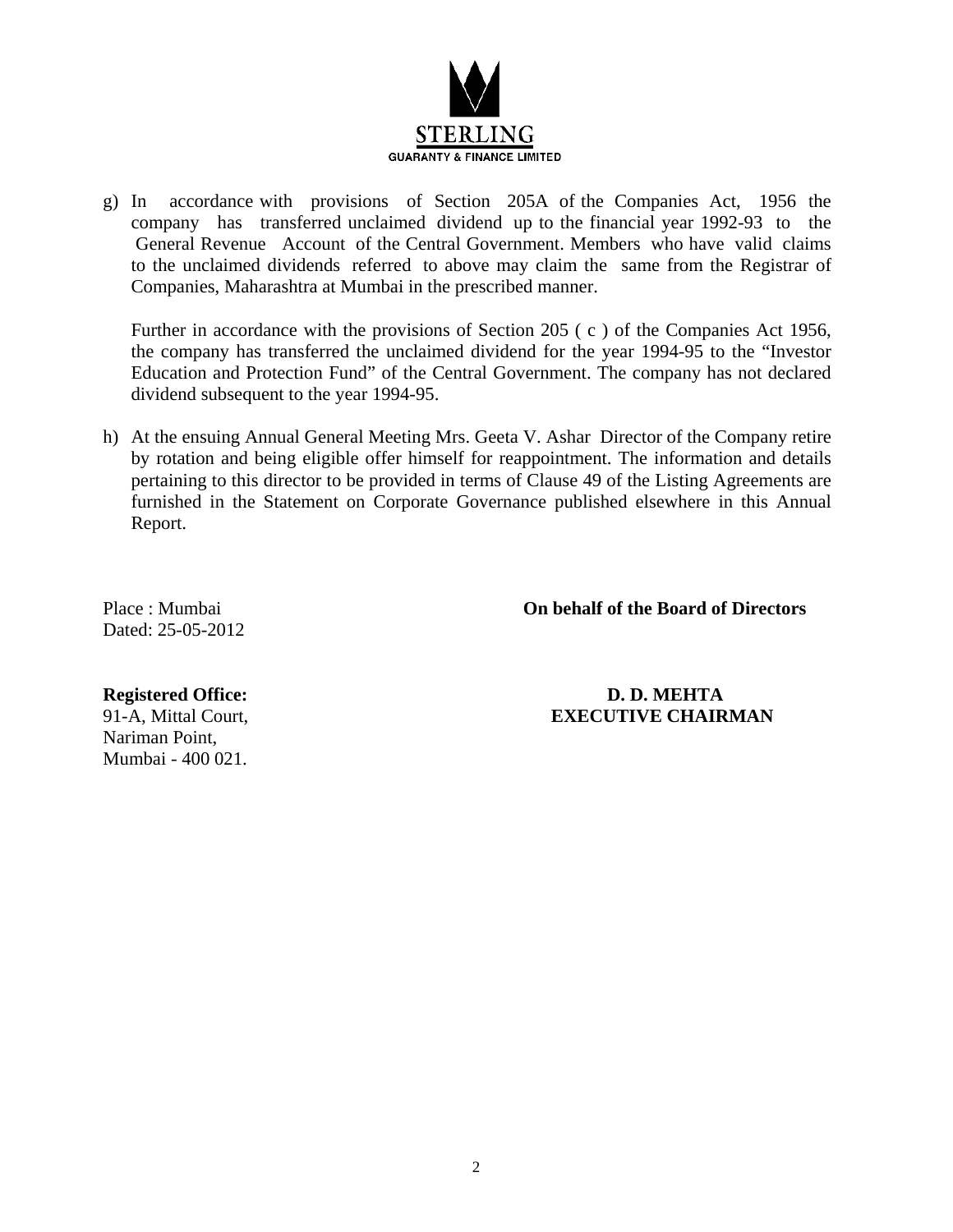

# **DIRECTORS' REPORT**

The directors have pleasure in presenting before the Shareholders, Directors' Report and Audited Accounts of the Company for the year ended 31<sup>st</sup> March 2012

| <b>FINANCIAL RESULTS</b>                        | 2012                  | Year ended Year ended<br>31 <sup>st</sup> March 31 <sup>st</sup> March<br>2011<br>(Rs.in Lacs) |
|-------------------------------------------------|-----------------------|------------------------------------------------------------------------------------------------|
| PROFIT (LOSS) BEFORE NON-CASH<br><b>CHARGES</b> |                       | $(2.52)$ $(3.42)$                                                                              |
| PROFIT (LOSS) BEFORE TAX                        |                       | $(2.52)$ $(3.42)$                                                                              |
| <b>Provision for Taxation</b>                   |                       | $0.00$ $0.01$                                                                                  |
| <b>NET PROFIT (LOSS) AFTER TAX</b>              | (2.52)                | (3.43)                                                                                         |
| Balance brought forward                         |                       | $(814.82)$ $(811.39)$                                                                          |
| <b>PROFIT (LOSS) CARRIED FORWARD</b>            | $(817.34)$ $(814.82)$ |                                                                                                |
|                                                 |                       |                                                                                                |

## **DIVIDEND**

In view of loss incurred and carry forward losses, no dividend is proposed.

#### **GENERAL:**

During the year under report, the Company had no business activity. It has suffered Net Loss of Rs.2.52 lacs compared to previous year of Rs.3.42 lacs because of nil operating income and minimum statutory & compliance expenses. The Company has become debt free Company and Sterling Investments (India) Ltd has advanced interest – free funds to meet the liabilities. Adequate provisions have been made as per prudential norms of Reserve Bank of India. The Company is registered NBFC with Reserve Bank of India.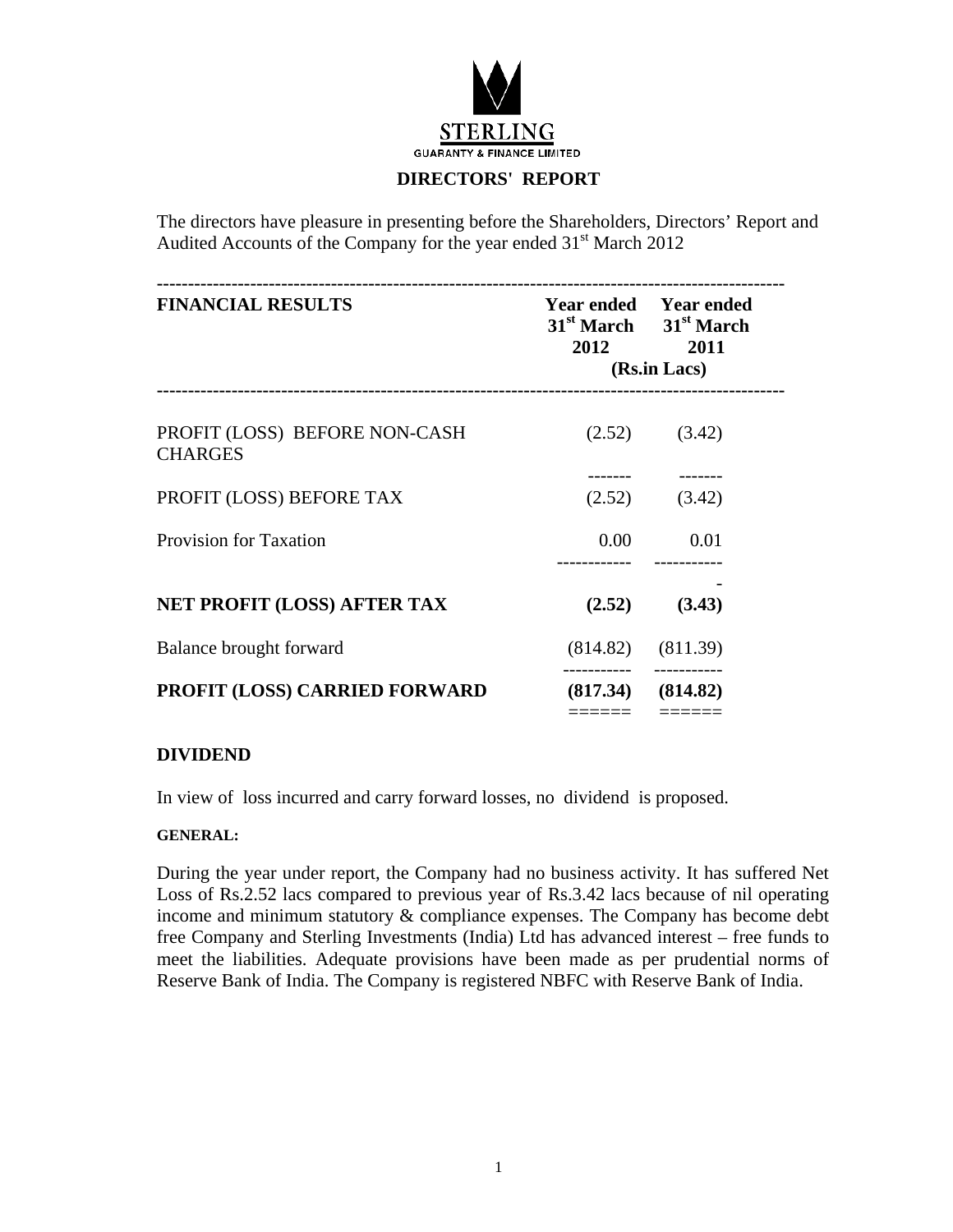

## **OPERATIONS:**

During the year NBFI Business was not carried out since Net Owned Funds (NOF) of the Company has fallen below the minimum prescribed limit. The effective steps are being taken to revive the fortunes of the Company. The company is grateful to Indistock Securities Ltd for allowing the company to use its registered office free of cost and advancing interest free Rs. 247,480 in this year (total Rs.16,00,000) to meet necessary statutory & compliance expenses.

# **FUTURE PLAN**

Effective steps are being taken for the proposed merger and amalgamation of the company subject to necessary approvals, sanctions, consents with Sterling Investments (India) Ltd, a duly registered NBFC having positive net worth, as per resolution passed by Board of Directors at their meeting held on 21<sup>st</sup> July 2010. The shares of the Company have been de listed from Ahmedabad Stock exchange as per SEBI guidelines. It is listed on BSE but last trade has taken place on 14-05-2009.

# **DIRECTORS' RESPONSIBILITY STATEMENT**

Pursuant to Section 217 (2AA) of the Companies Act, 1956, your Directors confirm the following:

- i. In the preparation of the annual accounts, the applicable accounting standards have been followed along with proper explanations relating to material departures.
- ii. Your Directors have selected such accounting policies and applied them consistently and made judgments and estimates that are reasonable and prudent so as to give a true and fair view of the state of affairs of the Company at the end of the financial year and of the Loss of the Company for that period.
- iii. Your Directors have taken proper and sufficient care for the maintenance of adequate accounting records in accordance with the provisions of this Act for safeguarding the assets of the Company and for preventing and detecting fraud and other irregularities.
- iv. Your Directors have prepared the attached Statement of Accounts for the year ended  $31<sup>st</sup>$  March 2012 on a going concern basis.

# **CONSERVATION OF ENERGY, TECHNOLOGY ABSORPTION, FOREIGN EXCHANGE EARNINGS AND OUTGO**

The company has no activities relating to conservation of energy of technology absorption. The Company has not earned or spent any foreign exchange during the year.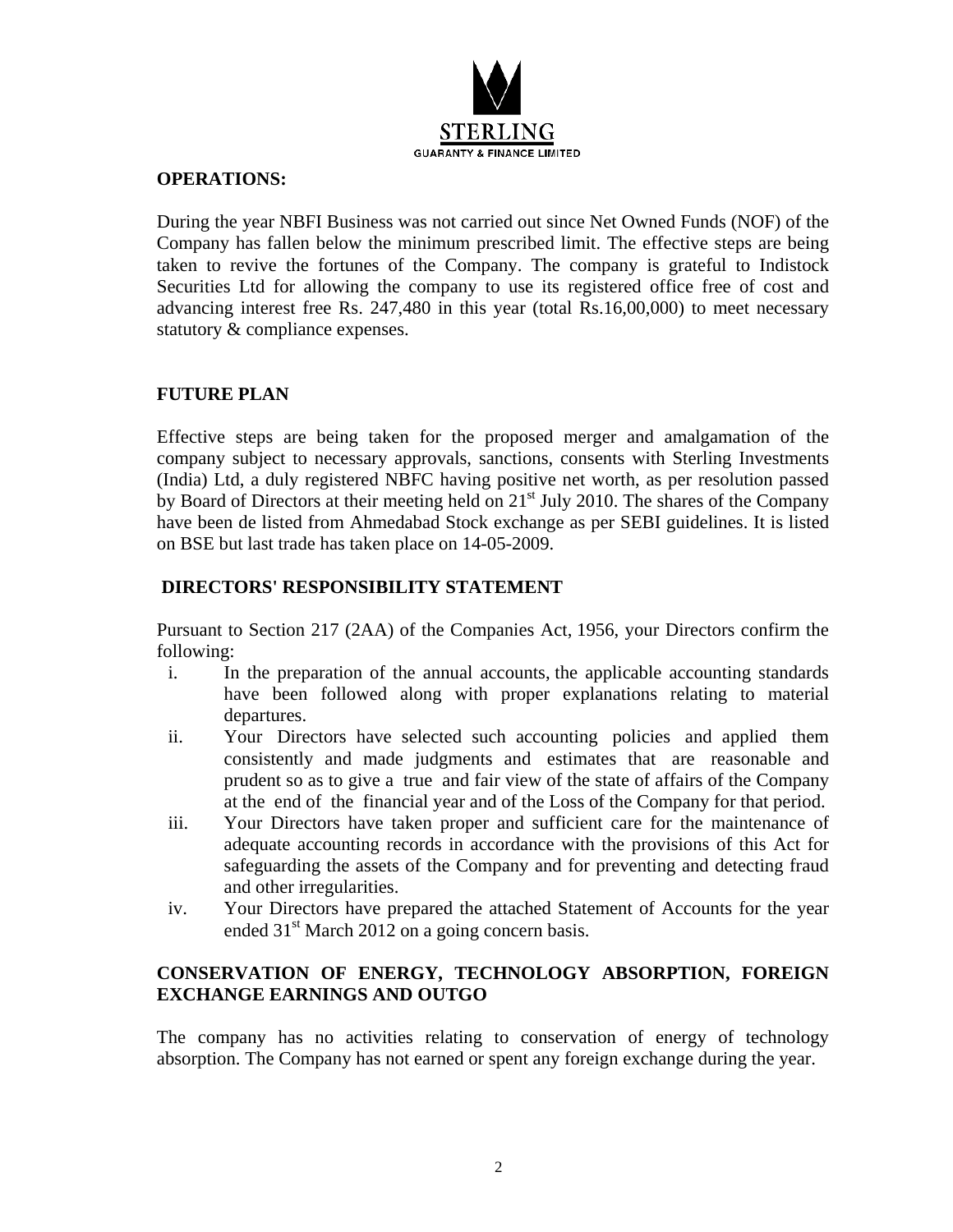

# **DIRECTORS**

The Board recommends reappointment of Mrs. Geeta V. Ashar as Directors who retires by rotation and being eligible offer himself for reappointment. The detailed information and particulars of director seeking re appointment is incorporated in Corporate Governance Report.

# **DEPOSITS**

The Company has not accepted any deposits from the Public and does not hold any public deposit.

## **PARTICULARS OF EMPLOYEES**

There were no employees during the year within the meaning of Section 217 (2A) of the Companies Act, 1956 read with the Companies (Particular of Employees) Rules 1975 as amended.

## **CORPORATE GOVERNANCE**

A separate section on Corporate Governance and a certificate from the Auditors of the Company regarding compliance of conditions of Corporate Governance as stipulated under Clause 49 of the Listing Agreement with the Stock Exchanges, forms part of the Annual Report.

## **AUDITORS AND AUDITORS' REPORT**

The remark in auditors' report are self explanatory. The Auditor, M/s. Vinod S. Mehta  $\&$  Co. Chartered Accountants, retires at the conclusion of the meeting and is eligible for re-appointment.

#### **On behalf of the Board of Directors**

Place: Mumbai **D. D. MEHTA Dated: 25th May, 2012. Executive Chairman**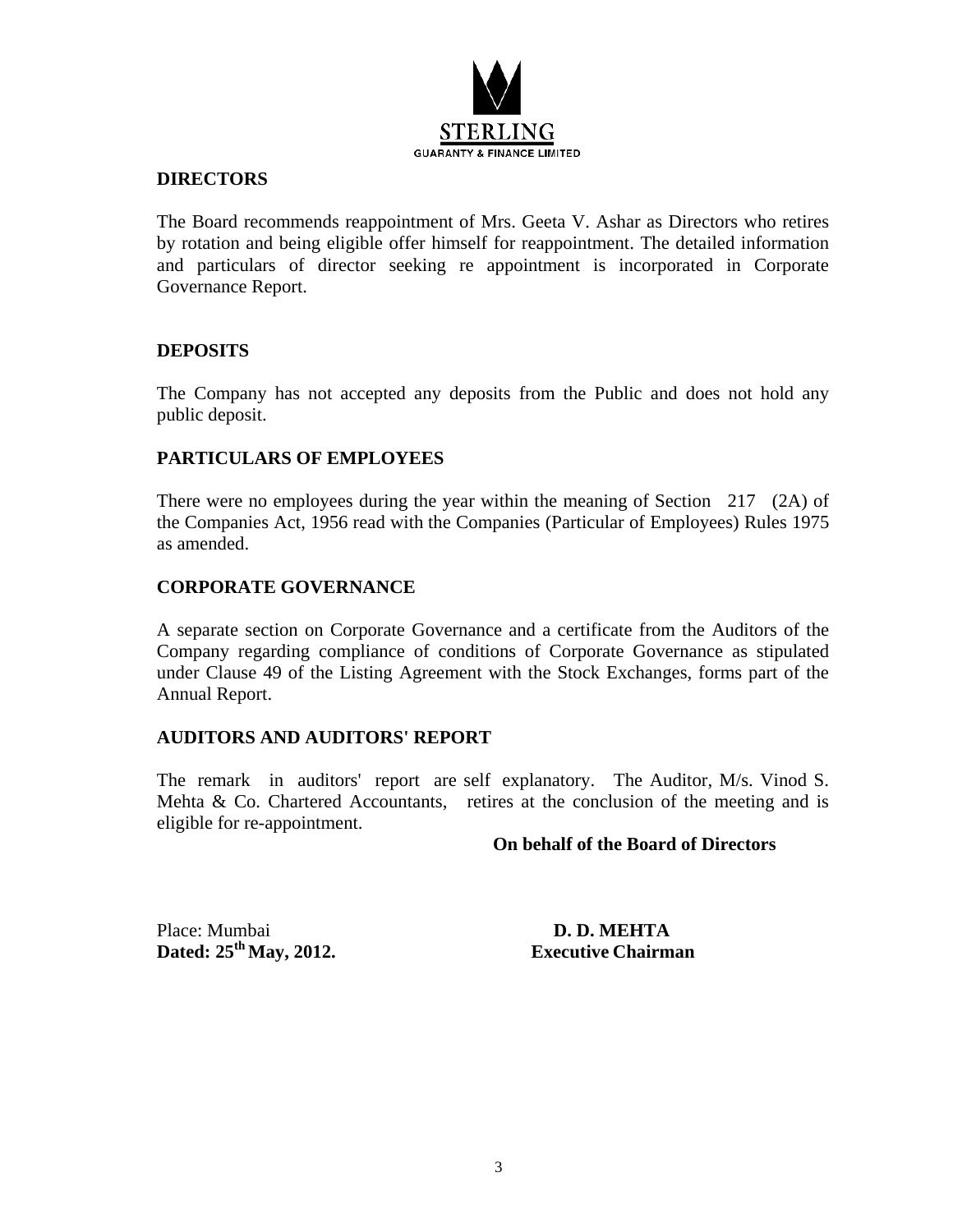# **MANAGEMENT DISCUSSION AND ANALYSIS**

## **Financial Review:**

Sterling Guaranty & Finance Ltd. (SGFL) has suffered before Tax loss of Rs. 2.47 lacs for the financial year ended March 31, 2012 compared to loss of Rs. 3.42 lacs in the previous year. The accumulated loss is Rs. 817.29 lacs compared to share holders' funds of Rs.771.30 lacs. The Company has negative Net worth as on March 31, 2012 of Rs.46.00 lacs against Rs. 43.52 lacs of last year.

#### **Resources and Liquidity:**

The Company has not accepted any fixed deposits from the public during the year 2011- 2012 and there is no outstanding Liabilities. The company continues to hold interest free Inter Corporate Deposit of Rs. 30.25 lacs from Sterling Investments (India) Ltd. Also Company has received interest free amount of Rs.16.00 lacs from Indistock Securities Ltd for meeting statutory and compliance expenses.

#### **Industry Structure and Developments:**

The NBFC sector in India is represented by a mix of a few large companies with nationwide presence and a large number of small and medium sized companies with regional focus. The Reserve Bank of India regulates the operations of NBFCs. In last year, revival appears to be on the agenda of regulators.

## **Opportunities:**

The Company sees ample opportunity in reviving NBFI business after considering the proposed merger and amalgamation with Sterling Investments (India) Ltd, a registered NBFC having positive net worth and resources.

#### **Challenges:**

The NBFC sector continues to face competitive pressures from the banking sector and financial institutions, due to their increased penetration in the consumer financing market, with comparatively low cost of funds at their disposal. The spreads in the lending business have also narrowed considerably, bringing risk-adjusted margins to make it unviable.

#### **Outlook:**

In view of proposed future plan the Company is confident of revival.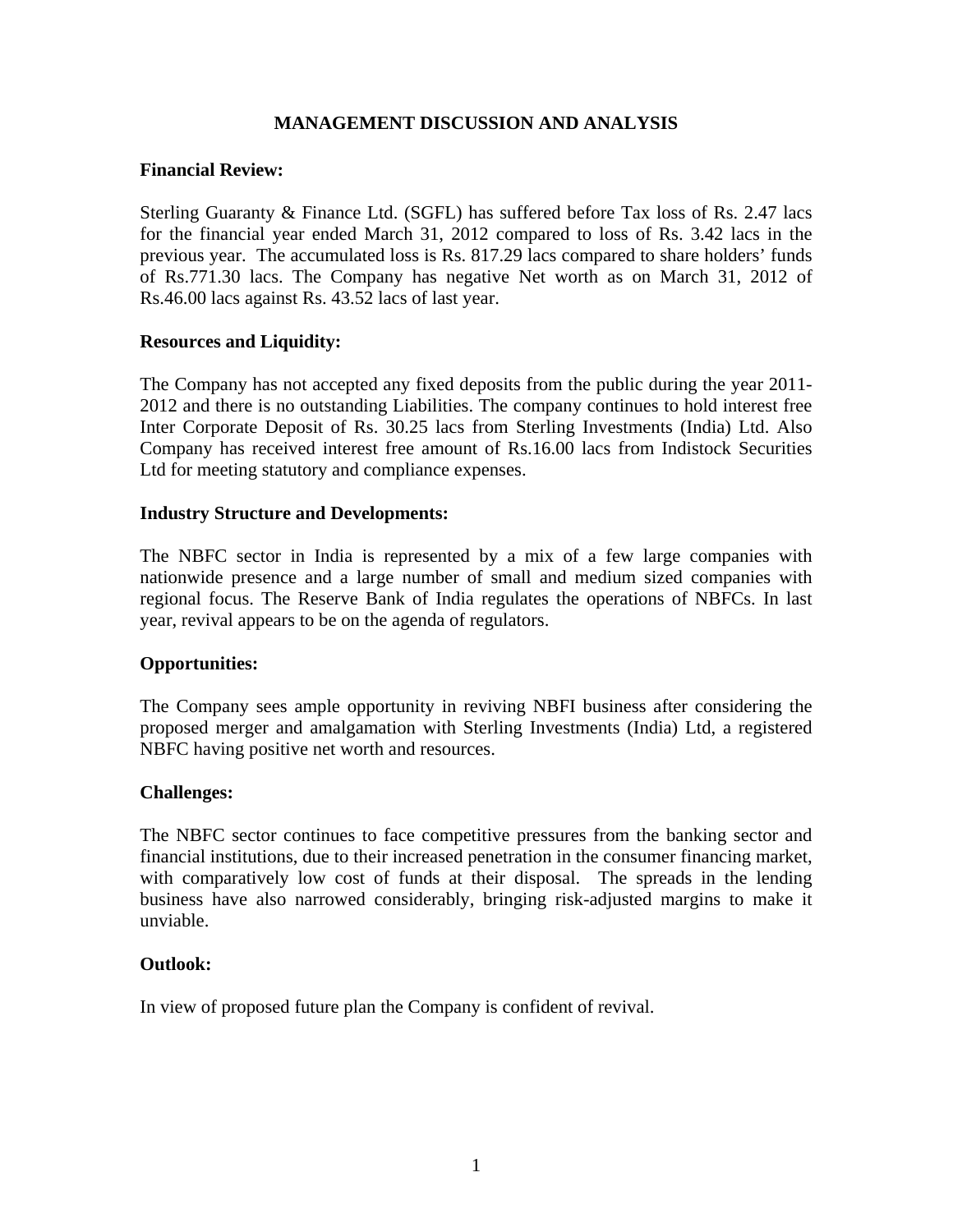# **Risks and Concerns:**

The company is exposed to specific risks of interest rate fluctuations, credit risk, lack of resources which are peculiar to its businesses and the environment within which it operates.

# **Adequacy of Internal Control:**

There internal controls in the company and control policies and procedures are adequate commensurate to the nature and scale of business activities. The Audit Committee of Directors reviews the adequacy of internal control periodically.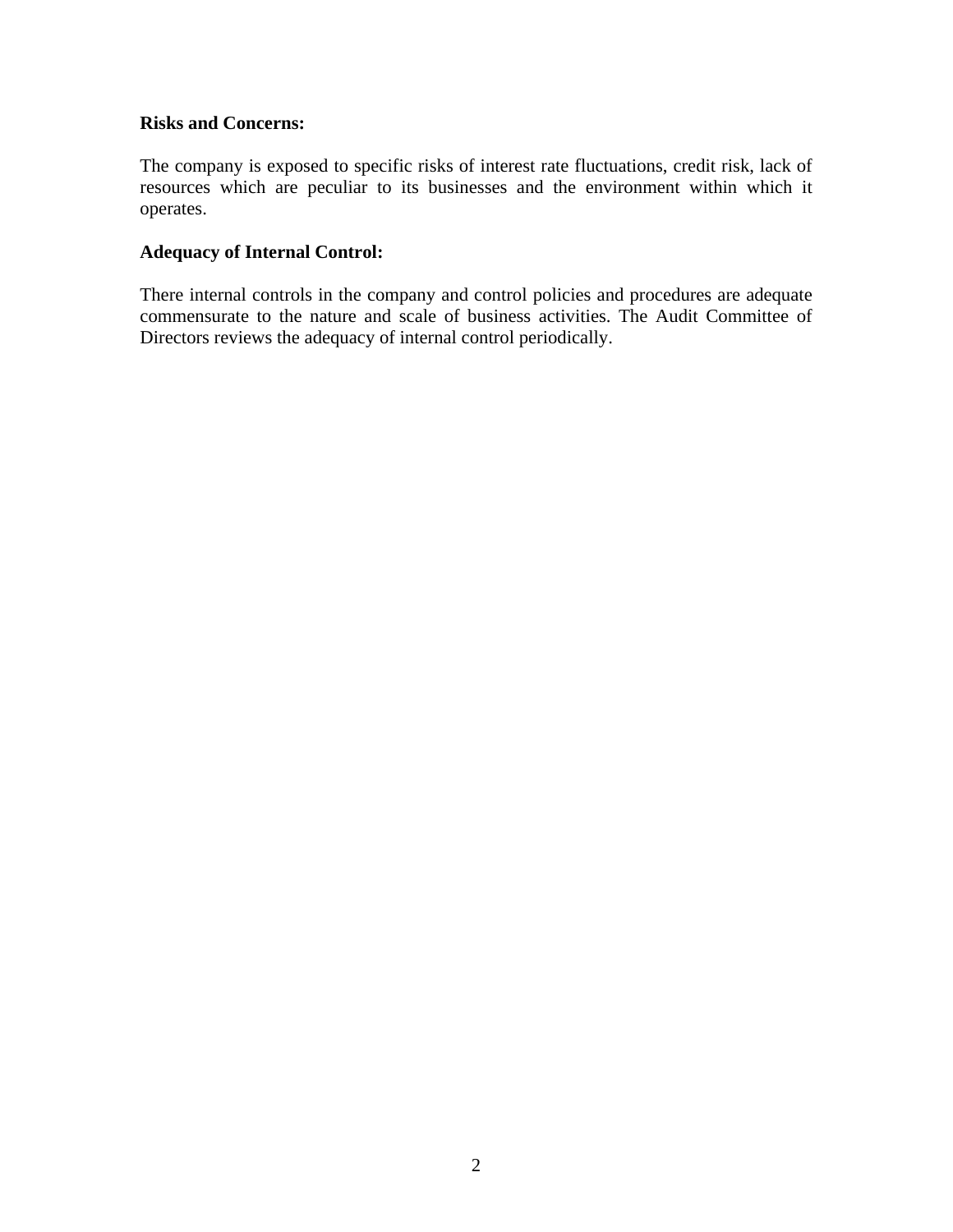# **Report on Corporate Governance**

(Pursuant to Clause 49 of the Listing Agreement with the Stock Exchanges)

# **Company Philosophy**

The Company having no operation had only one employee for a part of the year and have complied in all material respects with the requirements of Corporate Governance in terms of clause 49 of the Listing Agreements to the best of its capacity.

# **1. BOARD OF DIRECTORS**

# **a) Composition of the Board of Directors.**

The Company is fully compliant with the Corporate Governance Norms in terms of constitution of the Board with a good combination of Executive and Non- Executive Directors. As on date Company's Board comprises of 3 Directors, of which 2 are Non Executive Directors. All 2 Non Executive Director are Independent Directors. The Chairman of the Board is Executive Chairman. The Board represents an optimum mix of professionalism, knowledge and experience in business and industry, finance, management, legal and taxation.

|               |      | $m$ and $m \neq 0$ . The was as follows. |          |                       |                       |                    |
|---------------|------|------------------------------------------|----------|-----------------------|-----------------------|--------------------|
| Name<br>of    | the  | Executive/                               | No. of   | Attendance at         | Directorships<br>in   | No. of other Board |
| Director      | $\&$ | Non-                                     | Board    | the last AGM          | other<br>Companies    | Committees<br>of   |
| Designation   |      | executive/Ind                            | Meetings | 21st<br><sub>on</sub> | incorporated<br>in    | which              |
|               |      | ependent                                 | attended | September             | India                 | Member/Chairman    |
|               |      |                                          |          | 2010                  |                       |                    |
| Dhiren<br>Mr. | D.   | Executive                                | 5        | Yes                   | 1)<br>Indistock       | 1) Audit           |
| Mehta         |      |                                          |          |                       | Securities Ltd.       | Committee          |
| (Chairman)    |      |                                          |          |                       | 2)<br><b>Sterling</b> |                    |
| (Executive    |      |                                          |          |                       | Investments           |                    |
| Chairman)     |      |                                          |          |                       | (India) Ltd.          |                    |
|               |      |                                          |          |                       | 3)<br>Computron       |                    |
|               |      |                                          |          |                       | Systems (Pvt)         |                    |
|               |      |                                          |          |                       | Ltd.                  |                    |
| Mrs.<br>Geeta | V.   | Non-                                     | 5        | Yes                   | Sterling              | 1) Audit           |
| Ashar         |      | Executive                                |          |                       | Investments (India)   | Committee          |
|               |      | Independent                              |          |                       | Ltd.                  | 2) Share Transfer  |
|               |      | Director                                 |          |                       |                       | & Investor         |
|               |      |                                          |          |                       |                       | Relations          |
|               |      |                                          |          |                       |                       | Committee          |

The composition of the Board of Directors and related information for year ended 31<sup>st</sup> March 2011 was as follows: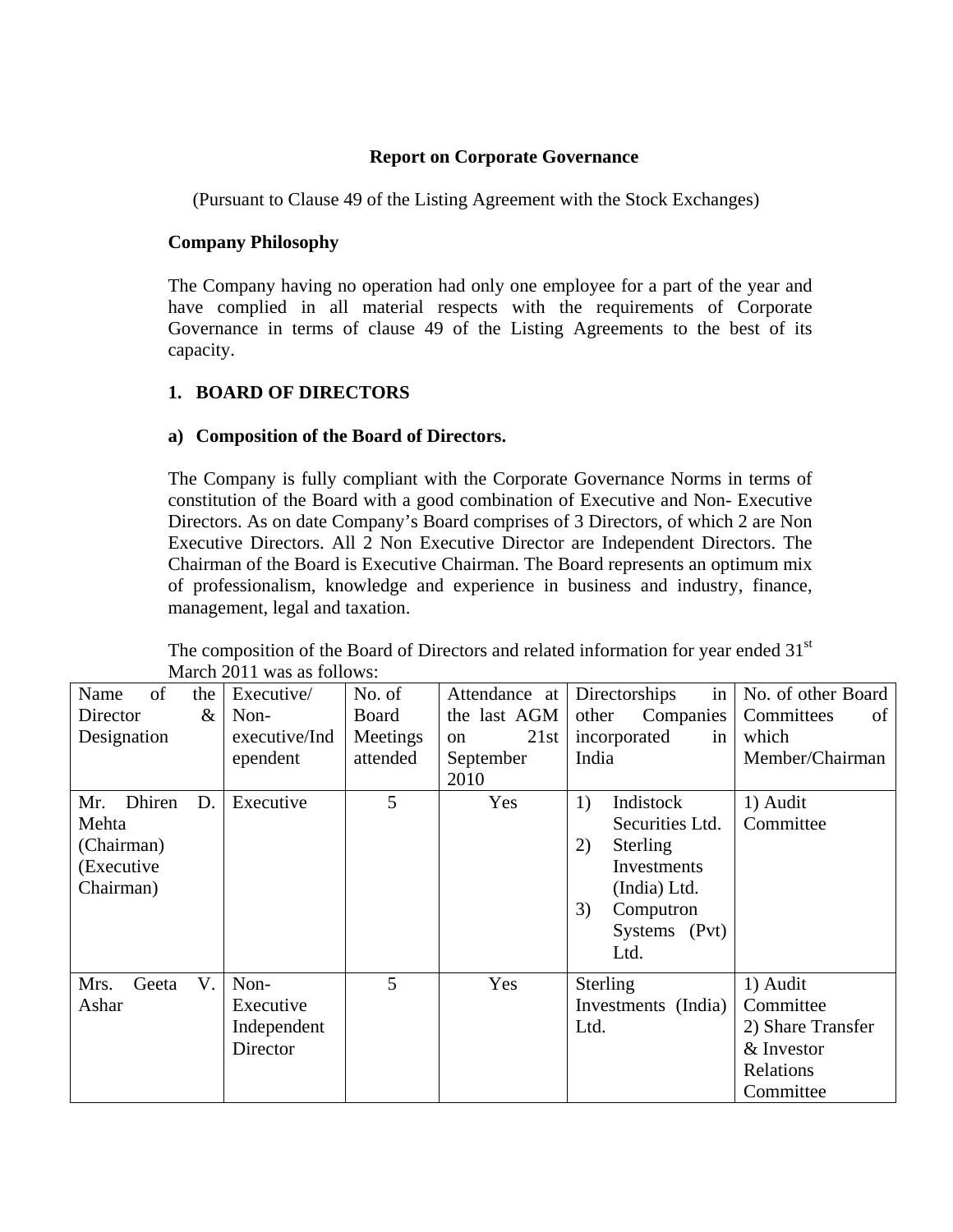| Mr. Sanjay | Non-        | Yes | None | 1) Audit          |
|------------|-------------|-----|------|-------------------|
| Keswani    | Executive   |     |      | Committee         |
|            | Independent |     |      | 2) Share Transfer |
|            | Director    |     |      | & Investor        |
|            |             |     |      | Relations         |
|            |             |     |      | Committee         |
|            |             |     |      |                   |

None of the Directors on the Board holds the office of Director in more than 15 Companies or memberships of Committees of the Board in more than 10 Committees or Chairmanship of more than 5 Committees across all Companies.

# **b) Board Meetings:**

Six Board Meetings were held during the year ended  $31<sup>st</sup>$  March 2012, and the gap between two meetings did not exceed four months. The Board is apprised and informed of all the important information relating to the business of the Company including those listed in the Annexure 1 A of the revised clause 49 of the Listing Agreement. The Agenda is sent in advance to the Directors along with the draft of the relevant documents and explanatory notes wherever required. The dates on which Board Meetings were held were  $30^{th}$  May 2011,  $09^{th}$  August 2011,  $14^{th}$  November 2011,  $10^{th}$  February 2012 and 31<sup>st</sup> March 2012.

## **c) Details of Directors being appointed / re-appointed.**

Ms. Geeta V. Ashar, Independent Non Executive Director who retires by rotation at the ensuing Annual General Meeting and being eligible, offer herself for re-appointment. Ms. Geeta V. Ashar is of 55 years old having vast experience in the field of taxation and accounts for over 30 years. She is director of Sterling Investments (India) Limited. Ms. Geeta V. Ashar is member of Audit Committee and Share Transfer & Investor Relation Committee of the Company. She holds 500 no. of Equity shares of the Company.

# **d) Code of Conduct**

The Board of Directors play an important role in ensuring good governance and have laid down the Code of Conduct applicable to all Board Members and Senor Management of the Company.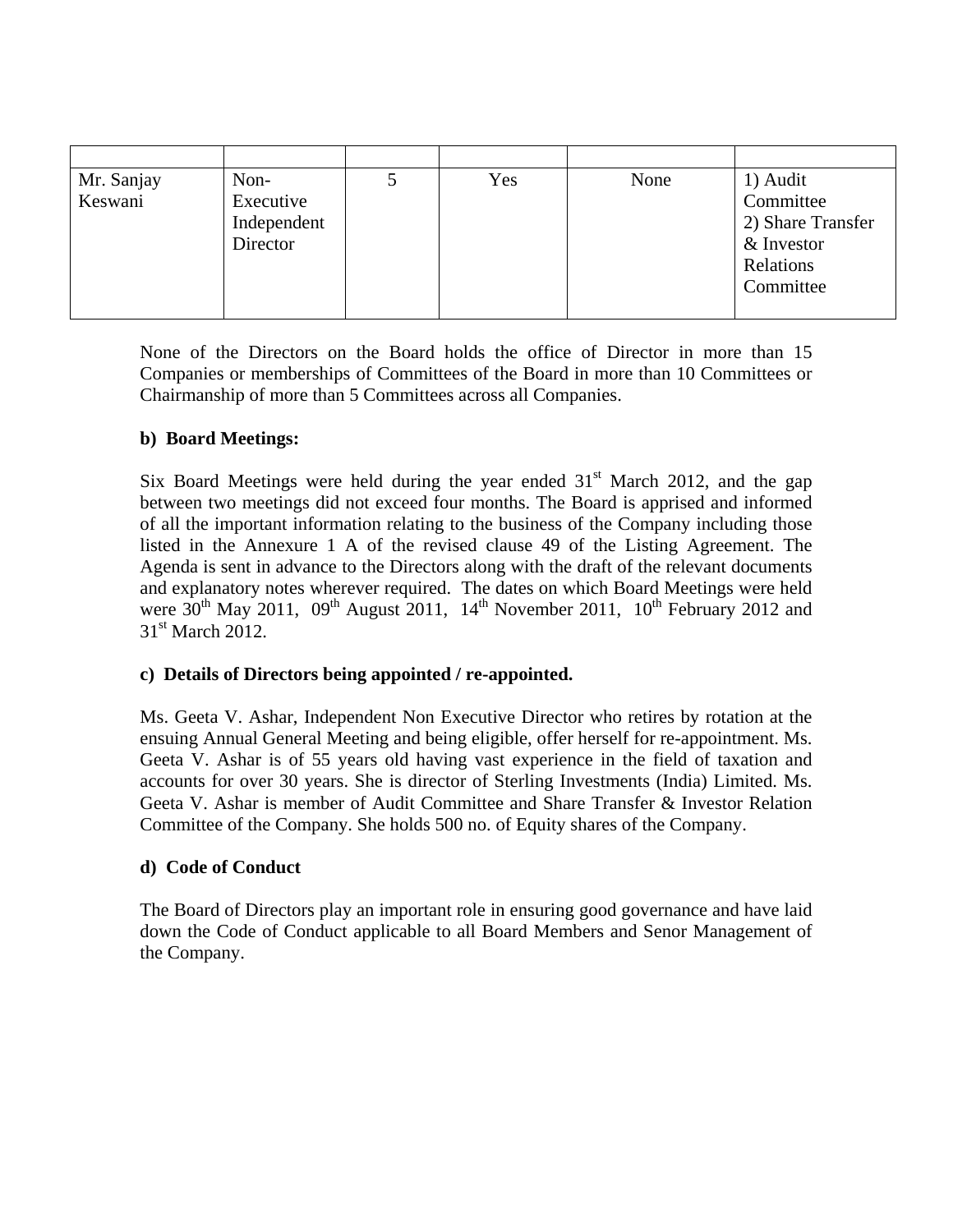#### **Declaration**

As provided under Clause 49 of the Listing Agreement with the Stock Exchange, we confirm that the Board Members and Senior Management of the Company have confirmed compliance with the Code of Conduct for the year ended  $31<sup>st</sup>$  March 2012.

#### **For Sterling Guaranty & Finance Limited**

**Mr. Dhiren D. Mehta Executive Chairman** 

## **2. COMMITTEES OF BOARD**

## **A. Audit Committee:**

The Audit Committee of the Board comprises of three members, all of whom are Directors of whom Mrs. Geeta Ashar and Mr. Sanjay Keswani are Independent. The Chairman of the Committee is Geeta Ashar, Sanjay Keswani is a Secretary to the meeting of the Committee.

 The terms of reference of the Audit Committee include the matters specified in clause 49 (II) of the Listing Agreement with the Stock Exchanges and also as required under Section 292A of the Companies Act, 1956. The Committee acts as a link between the Statutory and the Board of Directors of the Company. They are doing there best to comply in view of lack of Secretary as it is not affordable.

The Committee met 5 times during the year on before the Board Meeting. The record of attendance of each member of the Committee in the year 2011-2012 is given below:

| Name of Director | No.      | of | meetings |
|------------------|----------|----|----------|
|                  | attended |    |          |
| Geeta Ashar      |          |    |          |
| Sanjay Keswani   |          |    |          |
| Dhiren D. Mehta  |          |    |          |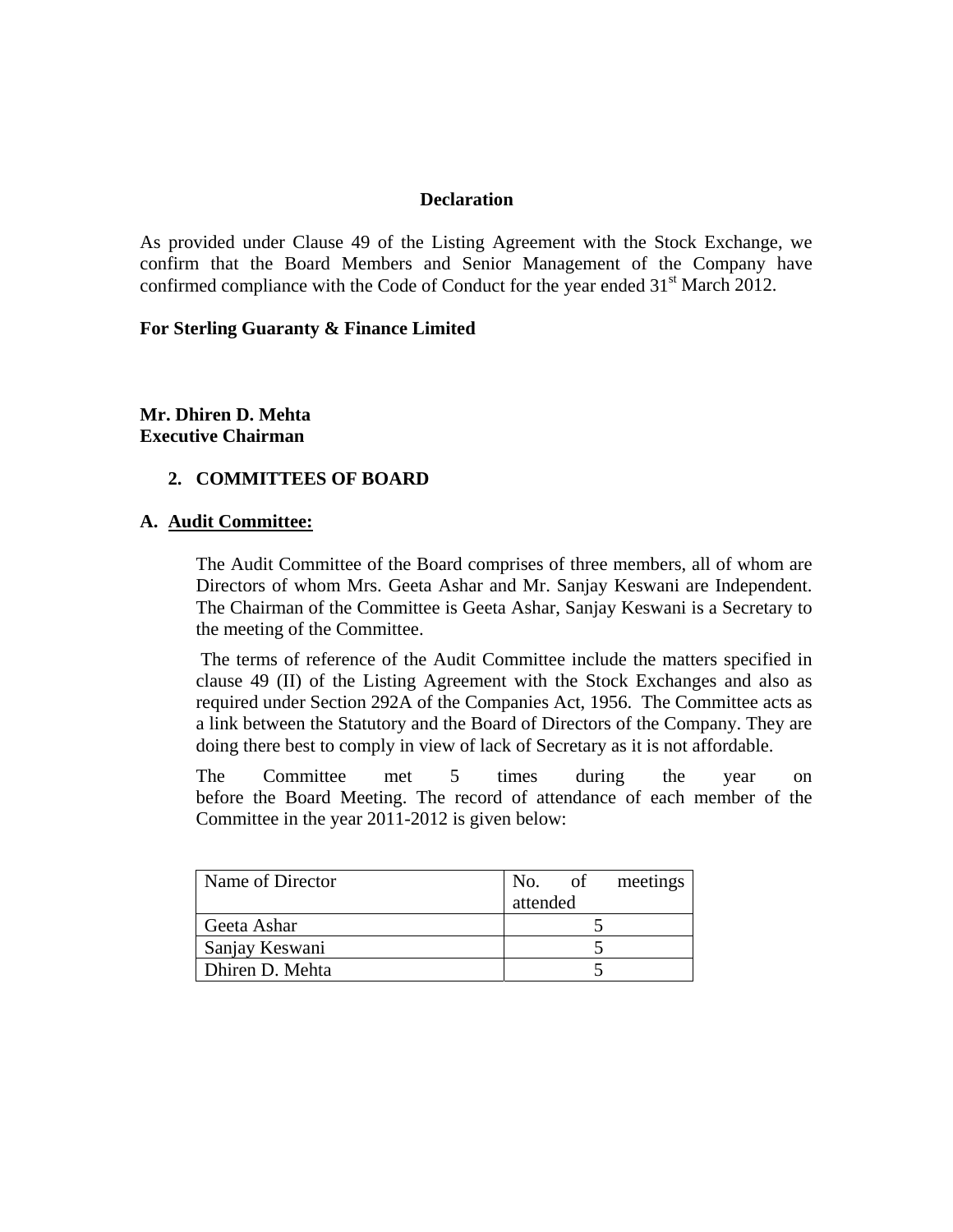#### **B. Remuneration Committee:**

The Executive Chairman was appointed without any remuneration. The nonexecutive directors do not draw any remuneration from the Company. Therefore the Board did not feel the need to constitute a Remuneration Committee of Directors.

.

#### **C. Share Transfer & Investor Relations Committee:**

It is proposed to demate the shares of the Company for convenience of the shareholders. The Company's shares continue to be listed in the "Z" Group on the Stock Exchange, Mumbai To expedite the transfer of shares held in physical form, authority has been delegated to the Share Transfer & Investor Relations Committee which now comprises of :

| 1. Sanjay Keswani | Independent Director |
|-------------------|----------------------|
|-------------------|----------------------|

2. Geeta V. Ashar - Independent Director

The Board has delegated the powers to approve transfers of shares held in physical form to any one of the members of the Committee. Share transfers / transmissions approved by the Committee are tabled at the Board Meeting from time to time. The Company has paid the listing fees to the Stock Exchanges, Mumbai.

Manager has redressed all the complaints received during the year ended  $31<sup>st</sup>$ March, 2012. The Company confirms that as on  $31<sup>st</sup>$  March, 2012, there were no share transfers pending for more than thirty days from the date of lodgment thereof.

All investor complaints not settled by the Compliance Officer are forwarded to this Committee for final settlement. However, this Committee has so far received no complaint.

## **3. SUBSIDIARY COMPANIES:**

The Company does not have any subsidiary company.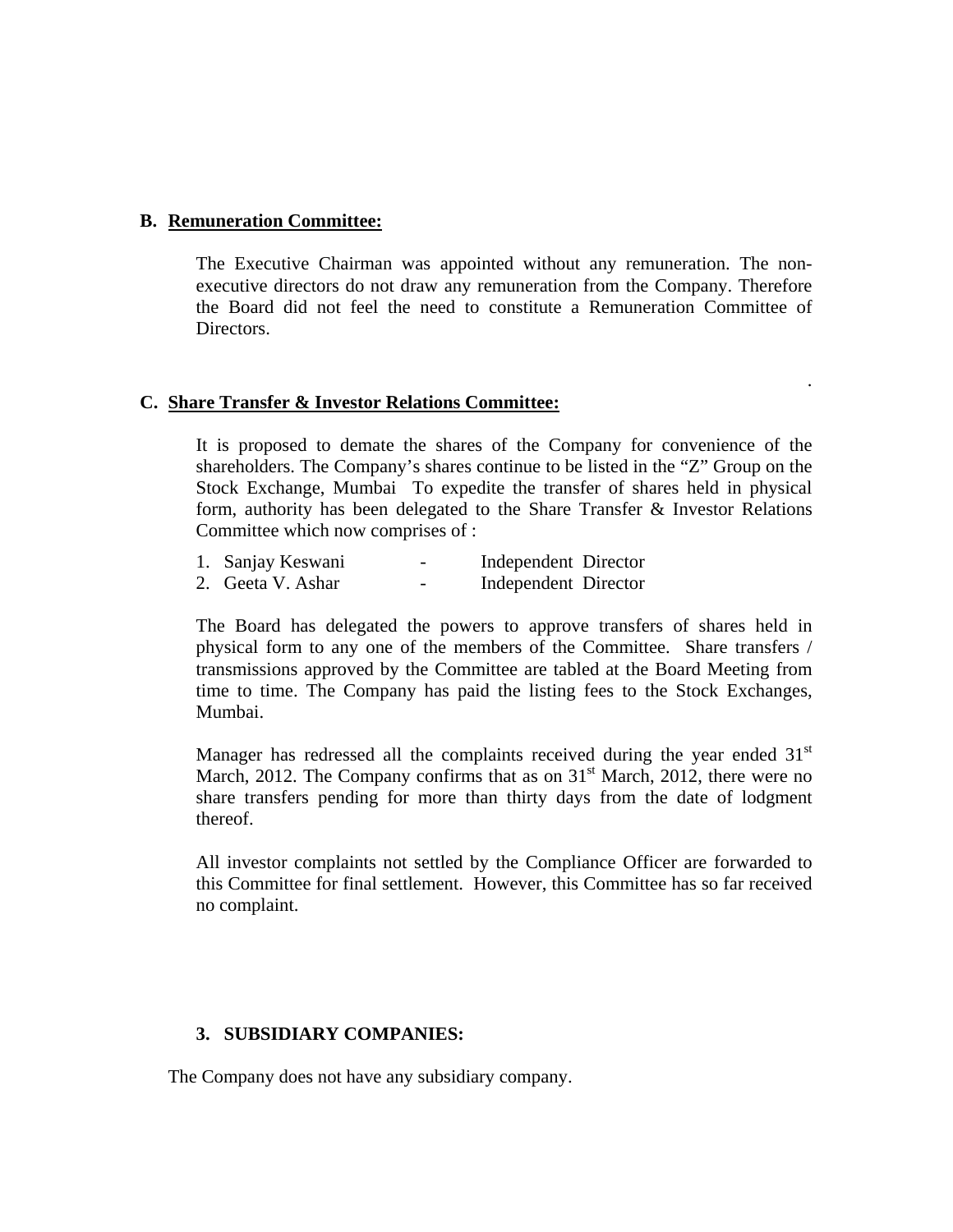## **4. DISCLOSURES:**

There were no transactions of a materially significant nature with the Promoters, the Directors or the Management, their subsidiaries or relatives that may have potential conflict with the interest of the Company at large. The Register of Contracts detailing the transactions in which the Directors are interested is placed before the Board at every meeting pursuant to Section 301 of the Companies Act, 1956 and is signed by all the Directors present.

Transactions with related parties during the year are disclosed in Note No.10 of Schedule G to the Accounts in the Annual Report.

The Audit Committee has reviewed the related party transactions as mandatory required under clause 49 of the Listing Agreement and found them to be not materially significant.

There have been no instances of non-compliance, penalties or strictures on any matter relating to the capital market and listing.

The Board is doing its best to do compliance with the provisions of all applicable laws in absence of Company Secretary.

# **Details of remuneration paid / payable to the Directors for the year ended 31st March, 2012.**

(i) Non-executive Directors

The non-executive Directors do not receive any remuneration by way of commission. During the year sitting fees for attending meetings of the Board or Committees thereof has not been paid considering the financial position of the company.

## **5. CEO/ CFO Certification:**

The Company does not have any designated CFO / CEO. However Mr. Sanjay Keswani, Director and Mr. Dhiren D. Mehta, Executive Chairman of the Company has certified to the Board that:

( a ) They have reviewed financial statements and cash flow statements for the year and that to the best of their knowledge and belief:

( i ) these statements do not contain any materially untrue statement or omit any material fact or contain statements that might be misleading;

( ii ) these statements together presents a true and fair view of the Company's affairs and are in compliance with existing accounting standards, applicable laws and regulations.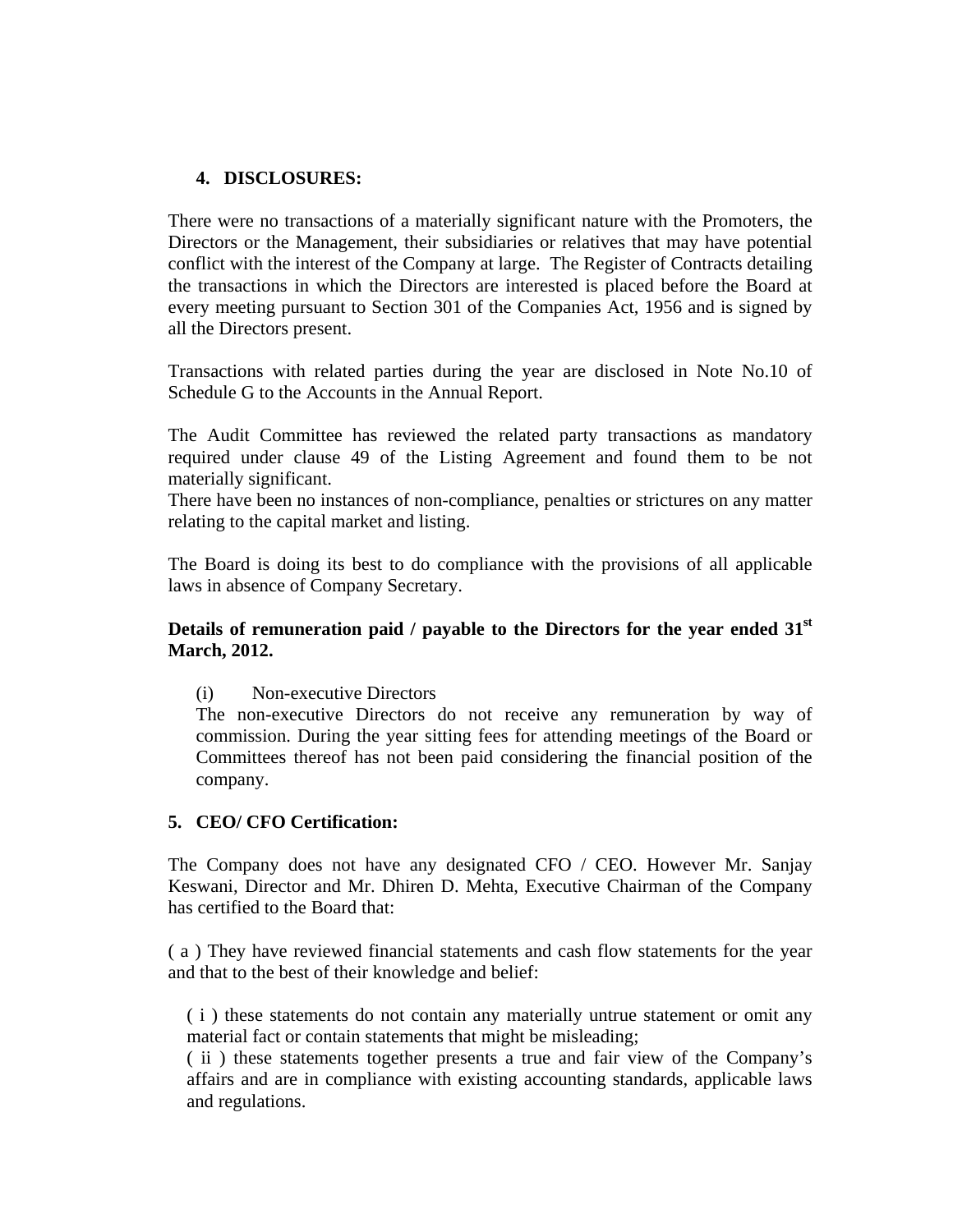( b ) There are, to the best of their knowledge and belief, no transactions entered in to by the company during the period which are fraudulent, illegal or violative of the company's code of conduct.

( c ) They have accept responsibility for establishing and maintaining internal controls and they have evaluated the effective ness of the internal control systems of the company and they have disclosed to the auditors and the Audit committee, deficiencies in the design or operation of internal controls, if any, of which they are aware and the steps they have taken or propose to take to rectify these deficiencies.

( d ) They have indicated to the auditors and the Audit committee.

( i ) significant changes in internal control during the year;

( ii ) significant changes in accounting policies during the year and that the same have been disclosed in the notes to the financial statements; and

( iii ) instances of significant fraud of which they have become aware and the involvement therein, if any, of the management or an employee having a significant role in the company's internal control system.

| Mr. Dhiren D. Mehta       | Mr. Sanjay Keswani |
|---------------------------|--------------------|
| <b>Executive Chairman</b> | Director           |

Place : Mumbai Date :  $25<sup>th</sup>$  May 2012

#### **6. REPORT ON CORPORATE GOVERNANCE:**

The Corporate Governance Report forms part of the Annual Report. Certificate from the statutory auditor confirming compliance with the conditions of Corporate Governance as stipulated in clause 49 of the listing agreement of the Stock Exchange forms part of this report.

## **7. GENERAL BODY MEETINGS**

The  $27<sup>th</sup>$  Annual General Meeting for the year ended  $31<sup>st</sup>$  March 2011 was held at Tea Centre, Resham Bhavan,Veer Nariman Road, Mumbai –4000020 on Tuesday, 9th August 2011 at 11.00 a.m.

The 26<sup>th</sup> Annual General Meeting for the year ended 31<sup>st</sup> March 2010 was held at Tea Centre, Resham Bhavan, Veer Nariman Road, Mumbai -4000020 on Tuesday, 21st September 2010 at 11.00 a.m.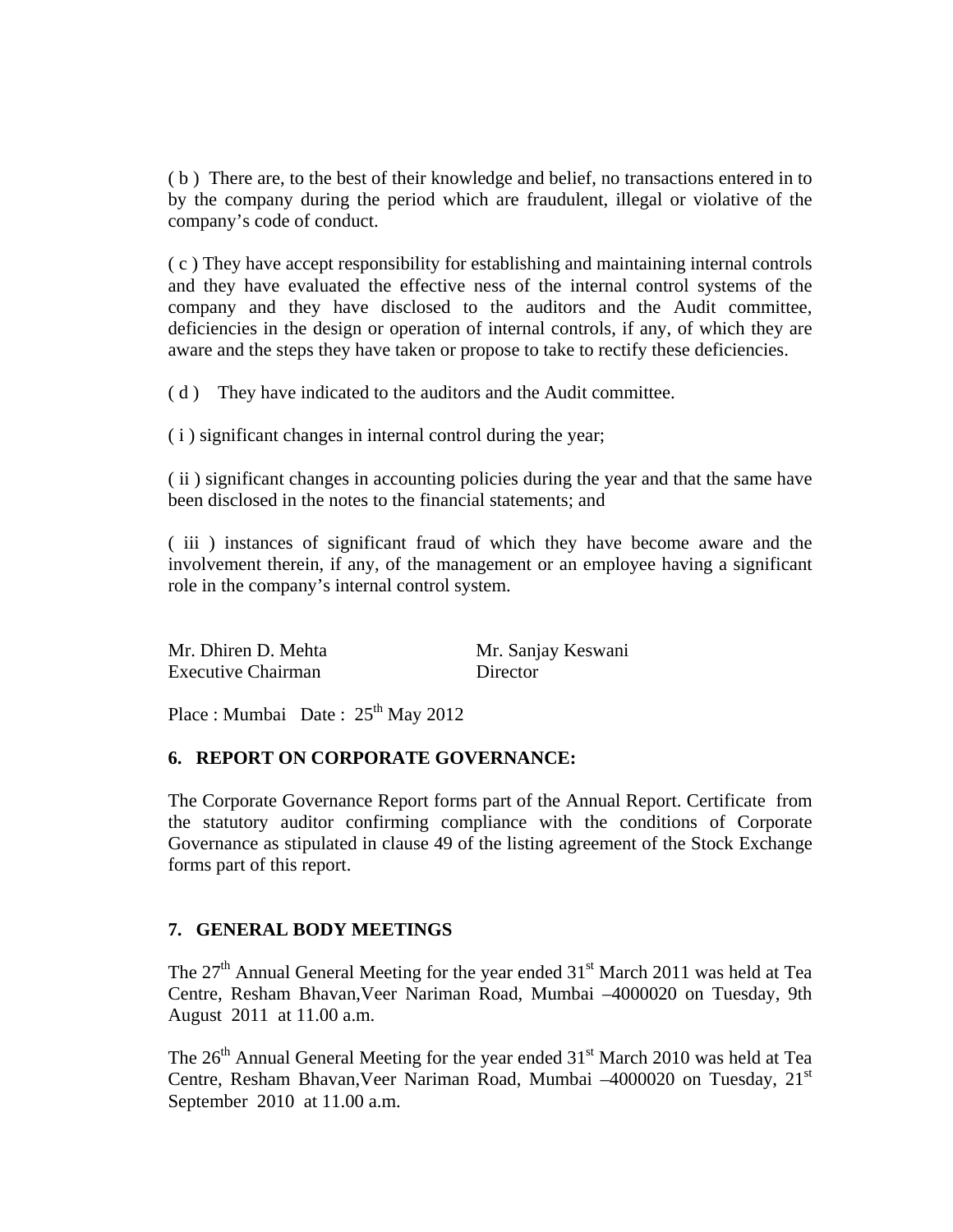The  $25<sup>th</sup>$  Annual General Meeting for the year ended  $31<sup>st</sup>$  March 2009 was held at Ashok Birla Board Room,  $3<sup>rd</sup>$  Floor, IMC, Churchgate, Mumbai  $-4000020$  on Tuesday,  $22<sup>nd</sup>$  September 2009 at 11.00 a.m.

All the resolutions, including special resolution(s) set out in the respective notices were passed by the Shareholders.

None of the items transacted at the said meetings were required to be passed by postal ballot. At the forthcoming Annual General Meeting there is no items on the agenda requiring postal ballot.

# **8. MEANS OF COMMUNICATION**

Financial Results

The Quarterly, Half Yearly and Annual Financial Results are submitted to the Stock Exchanges at Bombay Stock Exchange in the prescribed format on the conclusion of the Board Meeting at which the results are taken on record.

The Company has a website www.sterlingguaranty.com. There were no presentations made to institutional investors or analysts.

## **Other information**

The Company has a dedicated email: sterling.guaranty@gmail.com in the Secretarial Department to enable investors to communicate with the Company.

The Management's Discussion & Analysis Report for the year ended  $31<sup>st</sup>$  March, 2012 forms part of this Annual Report which is posted to the shareholder of the Company. The members are caution that it contains forward looking statement o future plan.

#### **1. Shareholder Information**

| $\bullet$ | <b>Annual General Meeting</b>     |                                        |
|-----------|-----------------------------------|----------------------------------------|
|           | Date & Time                       | : Monday, 2nd July, 2012 at 11.00 a.m. |
|           | Venue                             | : Tea Centre, Resham Bhavan,           |
|           |                                   | Veer Nariman Road                      |
|           |                                   | Churchgate,                            |
|           |                                   | Mumbai-400 020.                        |
| $\bullet$ | Financial Calendar (tentative)    |                                        |
|           | (Period April 2012 to March 2013) |                                        |
|           | <b>First Quarter Results</b>      | : To be published by end July 2012     |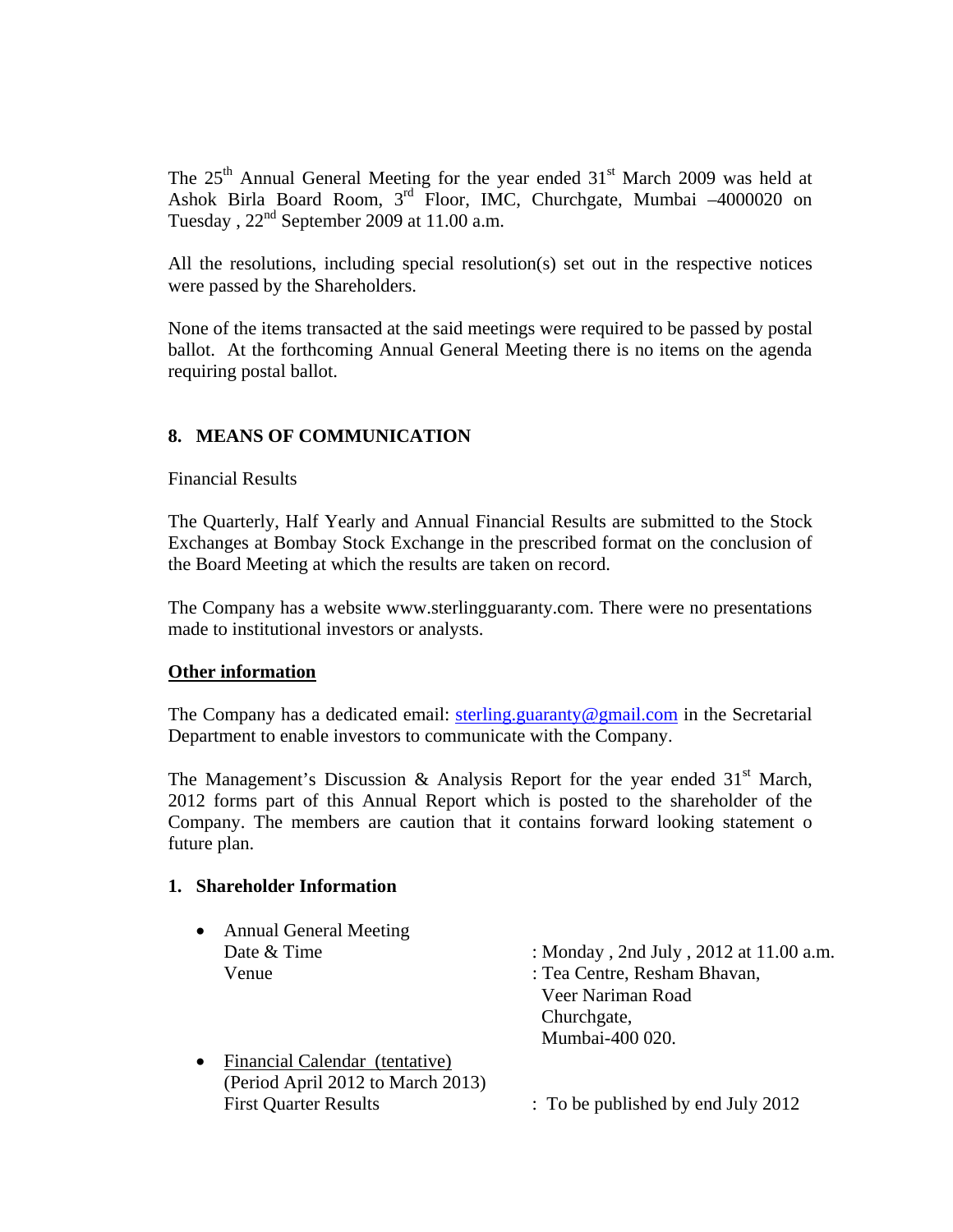|           | Second Quarter & Half Year Results<br><b>Third Quarter Results</b><br>Results for the year ending 31-03-2012<br><b>Annual General Meeting</b><br>Dates of book closure notified<br>Dividend Payment Date | : To be published by end of October 2012<br>: To be published by end of January 2013<br>: To be published by end of May 2013<br>: August $2013$<br>: Monday $25^{\text{th}}$ June 2012 to<br>Monday 2nd July, 2012<br>(both inclusive) for AGM<br>: No Dividend recommended |
|-----------|----------------------------------------------------------------------------------------------------------------------------------------------------------------------------------------------------------|-----------------------------------------------------------------------------------------------------------------------------------------------------------------------------------------------------------------------------------------------------------------------------|
| $\bullet$ | Stock Exchanges where Company's<br>Shares are listed<br>Scrip Code                                                                                                                                       | : The Stock Exchange, Mumbai<br>Phiroze Jeejeebhoy Towers,<br>Dalal Street, Mumbai-400023.<br>$: 508963 - BSE$                                                                                                                                                              |

# **2. Registrars and Transfer Agents** :

The work of Register and Transfer Agents is handled in house by the Company at the following address:

> 91-A, Mittal Court, Nariman Point Mumbai-400 021.

# **3. Share Transfer System**

All physical share transfers are effected within 30 days of lodgment, subject to the documents being in order. The Share Transfer Committee meets as and when required. It is proposed to demate the shares of the Company.

# **4. Distribution of Shareholding as at 31st March, 2012**

|              | No. of Shares held |        | <b>Shareholders</b> |             | <b>Share Amount</b> |
|--------------|--------------------|--------|---------------------|-------------|---------------------|
| No.          | No.                | Number | % of total          | (in Rs.)    | % to Total          |
| Upto         | 5000               | 15,023 | 99.71               | 2,74,00,240 | 41.91               |
| 5001         | 10000              | 13     | 0.09                | 8,78,730    | 1.34                |
| 10001        | 20000              | 14     | 0.09                | 19,06,000   | 2.92                |
| 20001        | 30000              | 2      | 0.01                | 4,68,500    | 0.72                |
| 30001        | 40000              |        | 0.01                | 3,06,500    | 0.47                |
| 40001        | 50000              | 0      | 0.00                | $\theta$    | 0.00                |
| 50001        | 100000             | 4      | 0.03                | 26,76,000   | 4.09                |
| 100001       | and above          | 9      | 0.06                | 3,17,41,030 | 48.55               |
| <b>Total</b> |                    | 15,066 | 100.00              | 6,53,76,000 | 100.00              |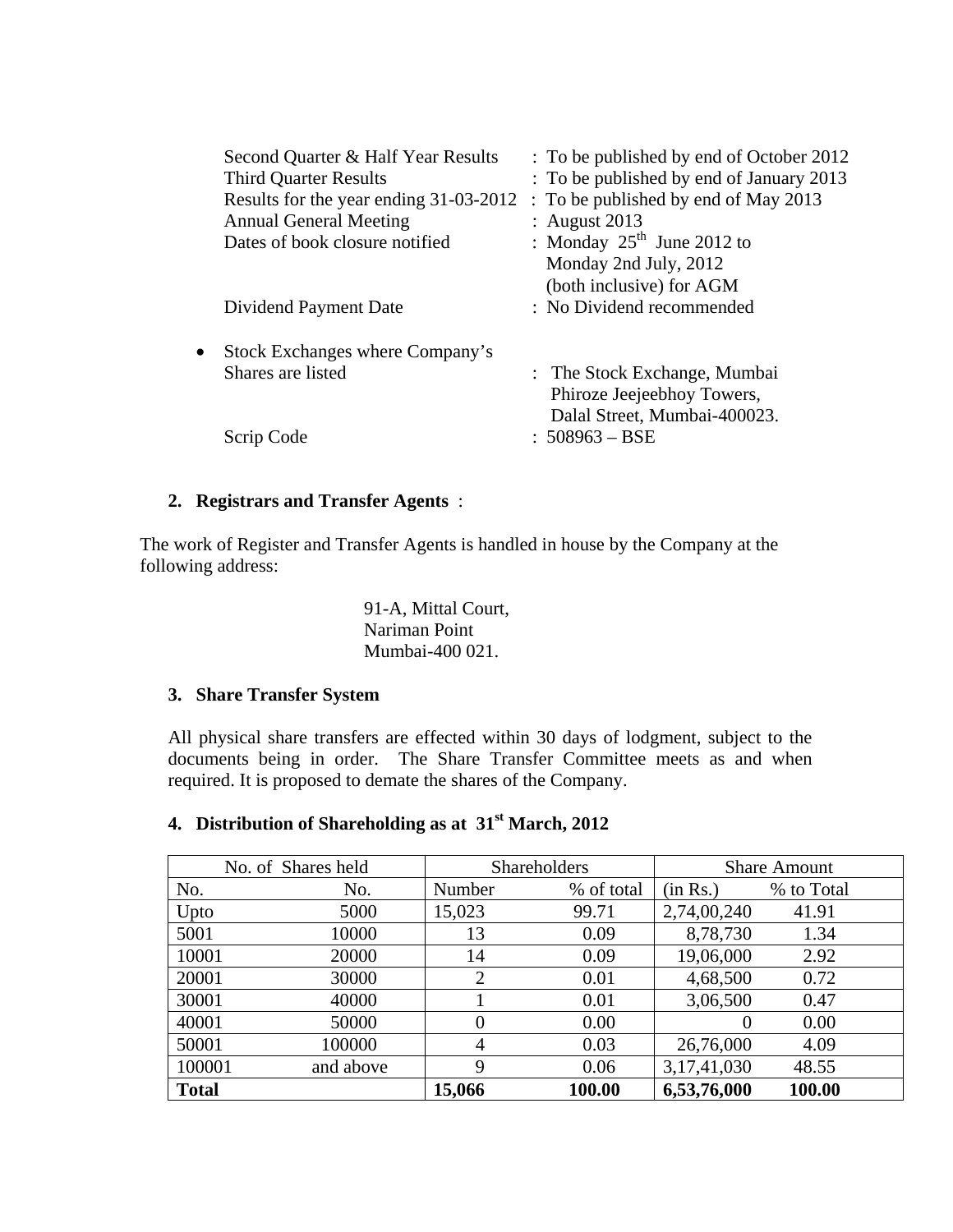| Category                               | No. of      | Amount in         | % to total |
|----------------------------------------|-------------|-------------------|------------|
|                                        | shares      | Rs.               |            |
| <b>Promoters Holding</b>               | 31,18,306   | 3,11,83,060       | 47.70      |
| Financial Institutions / Banks         | 62,800      | 6,28,000          | 0.96       |
| Mutual Funds / UTI                     | 700         | 7,000             | 0.01       |
| <b>Foreign Institutional Investors</b> |             | $\theta$          | $\theta$   |
| NRIs / OCBs                            |             | $\mathbf{\Omega}$ | 0          |
| <b>Other Bodies Corporate</b>          | 4,32,036    | 43,20,360         | 6.61       |
| Public                                 | 29, 23, 758 | 2,92,37,580       | 44.72      |
| Total                                  | 65,37,600   | 6,53,76,000       | 100.00     |

**5. Distribution of shareholding** according to categories of shareholders as at 31<sup>st</sup> March, 2012

**6. Stock Market price data at BSE** : High / Low during each month for the period 2011-2012 at BSE is not given as no transaction has taken place at BSE as per information available on BSE Website.

# **7. Investor Correspondence :**

Sterling Guaranty & Finance Ltd. Mrs. Geeta V. Ashar 91-A, Mittal Court, Nariman Point, Mumbai-400 021.

For & On behalf of the Board of Directors

Place: Mumbai Date:  $25<sup>th</sup>$  May 2012 **Dhiren D. Mehta** 

 **Executive Chairman**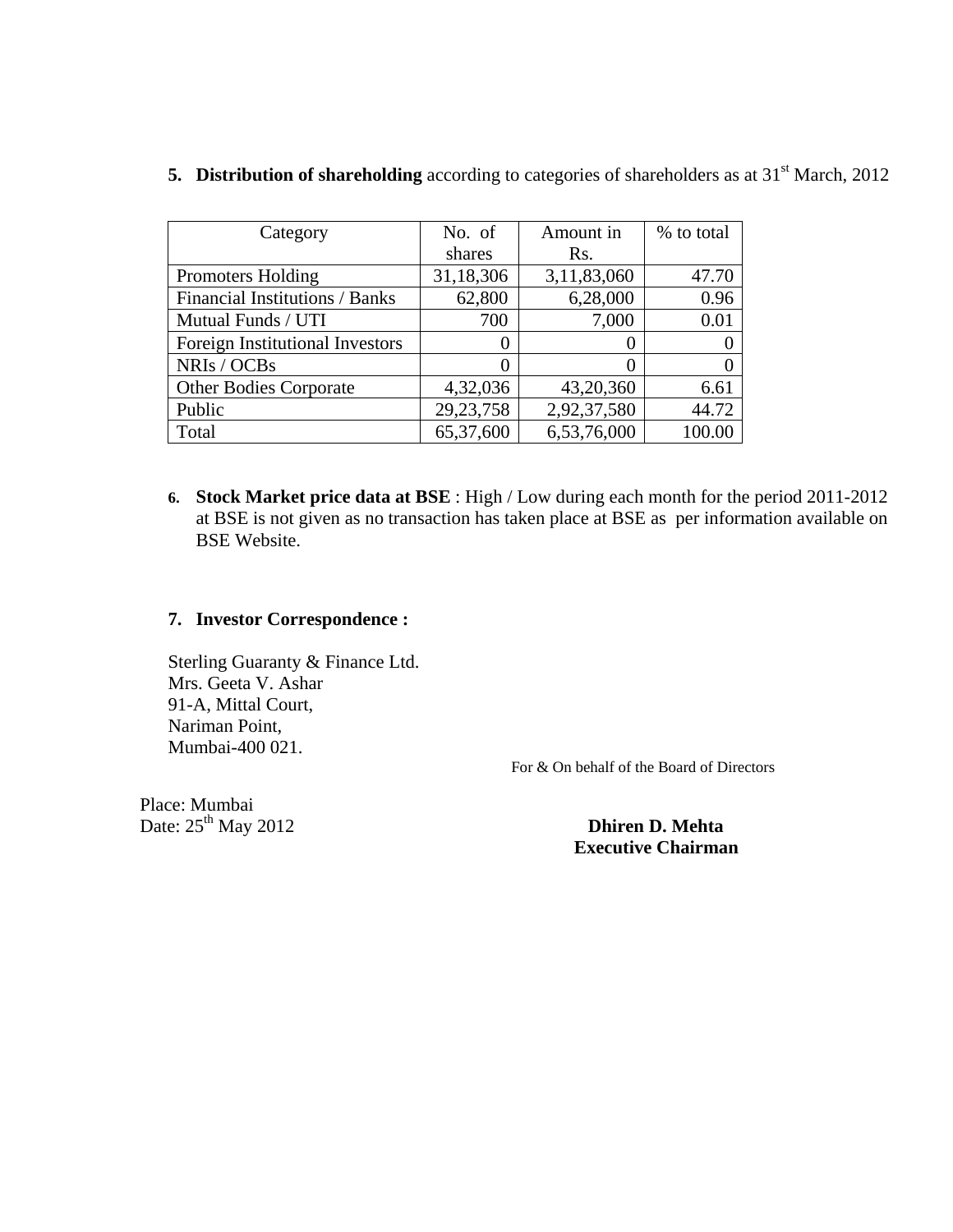# **Auditor's Certificate**

# To **The Members of Sterling Guaranty & Finance Limited**

We have examined the compliance of conditions of corporate governance by **Sterling Guaranty & Finance Ltd.** for the year ended on  $31<sup>st</sup>$  March 2012, as stipulated in clause 49 of the Listing Agreement of the said Company with the stock exchanges.

The compliance of conditions of corporate governance is the responsibility of the management. Our examination was limited to the procedures and implementation thereof, adopted by the Company for ensuring the compliance of the conditions of Corporate Governance. It is neither an audit nor an expression of opinion on the financial statements of the Company.

We have conducted our review on the basis of the relevant records and documents maintained by the Company and furnished to us for the review, and the information and explanations given to us by the Company.

In our opinion and to the best of our information and according to the explanations given to us, subject to the non-publication of the financial results in the newspaper, we certify that the Company has complied with the conditions of Corporate Governance as stipulated in the above mentioned Listing Agreement.

We further state that such compliance is neither an assurance as to the future viability of the Company nor the efficiency or effectiveness with which the management has conducted the affairs of the Company.

> For Vinod S. Mehta & Co. Chartered Accountants (Firm Reg. No. 111524W)

Place: Mumbai Parag V. Mehta Date: 25-05-2012 Partner

Membership No. 36867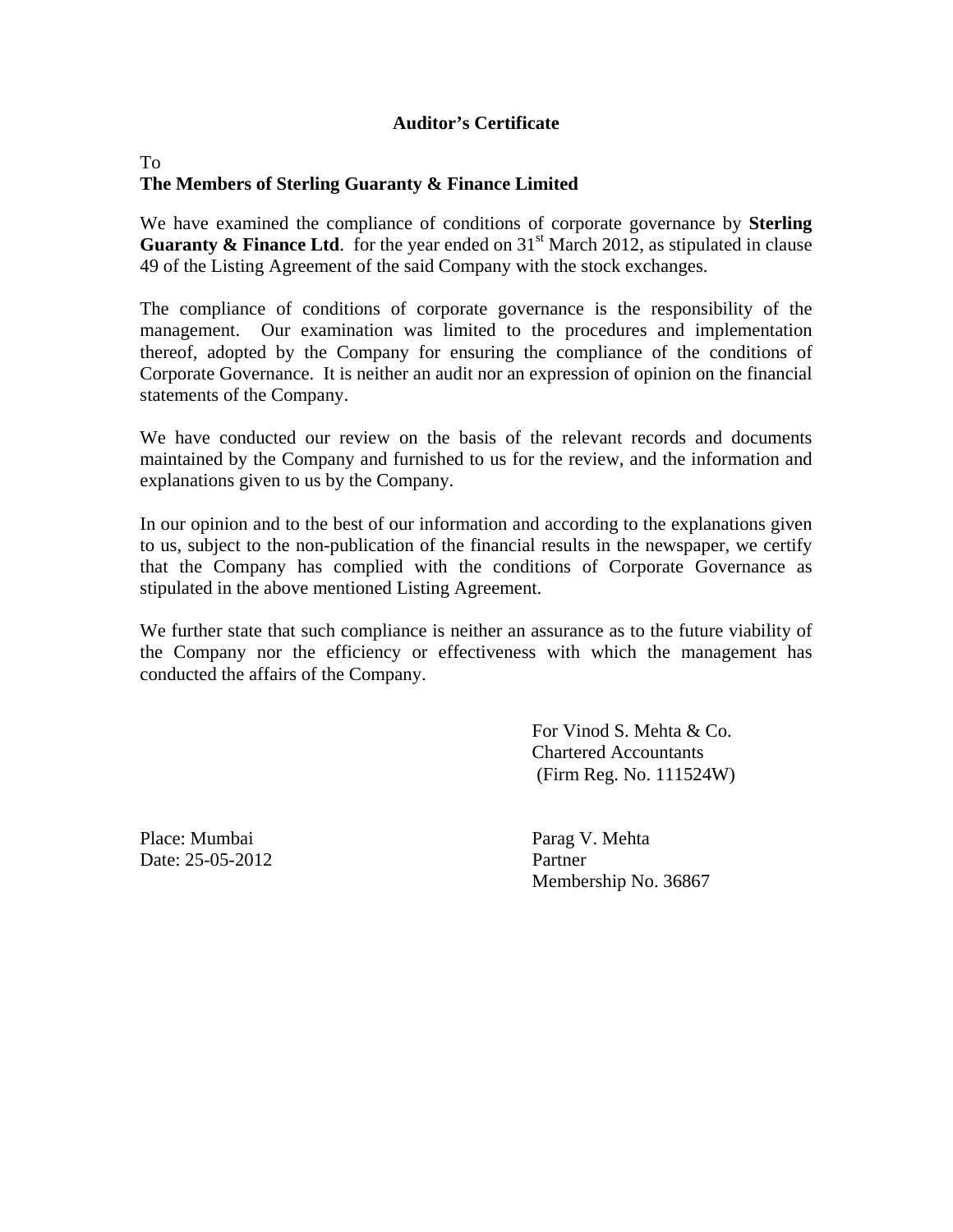# **AUDITORS' REPORT**

The Members of **STERLING GUARANTY & FINANCE LIMITED**

- 1. We have audited the attached Balance Sheet of **STERLING GUARANTY & FINANCE LIMITED** as at 31<sup>st</sup> March 2012 the Profit and Loss Account and also the Cash Flow Statement for the year ended on that date annexed thereto. These financial statements are the responsibility of the company's management. Our responsibility is to express an opinion on these financial statements based on our audit.
- 2. We conducted our audit in accordance with the auditing standards generally accepted in India. Those Standards require that we plan and perform the audit to obtain reasonable assurance about whether the financial statements are free of material misstatement. An audit includes examining, on a test basis, evidence supporting the amounts and disclosures in the financial statements. An audit also includes assessing the accounting principles used and significant estimates made by management, as well as evaluating the overall financial statement presentation. We believe that our audit provides a reasonable basis for our opinion.
- 3. As required by the Companies (Auditor's Report) Order, 2003 issued by the Central Government of India in terms of sub-section (4A) of section 227 of the Companies Act, 1956, we enclose in the Annexure a statement on the matters specified in paragraphs 4 and 5 of the said Order.
- 4. Further to our comments in the Annexure referred to above, we report that :
- (i) We have obtained all the information and explanations, which to the best of our knowledge and belief were necessary for the purposes of our audit;
- (ii) In our opinion, proper books of account as required by law have been kept by the company so far as appears from our examination of those books;
- (iii) The balance sheet, profit and loss account and cash flow statement dealt with by this report are in agreement with the books of account ;
- (iv) In our opinion, the balance sheet, profit and loss account and cash flow statement dealt with by this report comply with the accounting standards referred to in sub-section (3C) of section 211 of the Companies Act, 1956;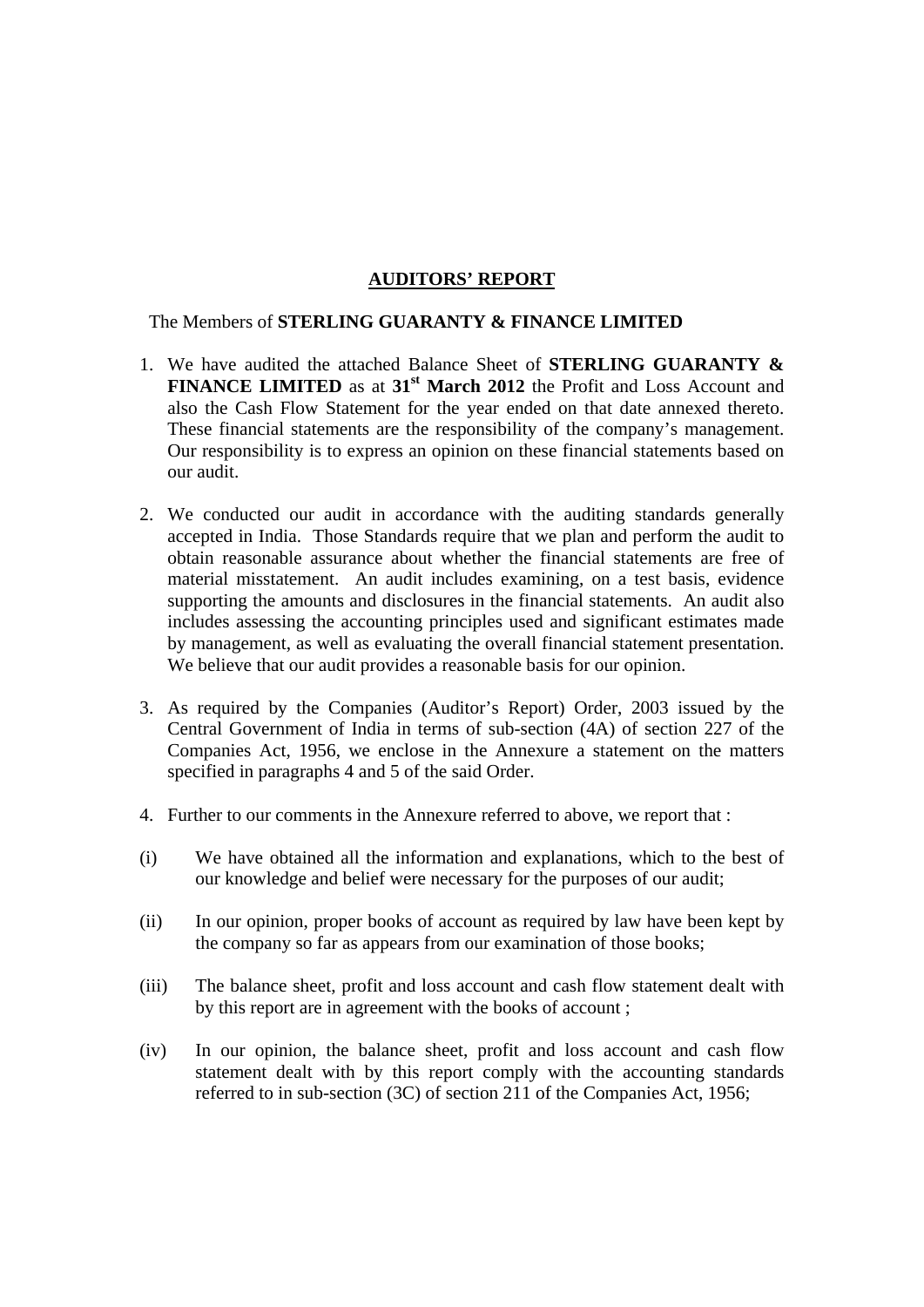- (v) On the basis of written representations received from the directors, as on  $31<sup>st</sup>$ March 2012 and taken on record by the Board of Directors, we report that none of the directors is disqualified as on  $31<sup>st</sup>$  March 2012 from being appointed as a director in terms of clause (g) of sub-section  $(1)$  of section  $274$ of the Companies Act, 1956;
- (vi) In our opinion and to the best of our information and according to the explanations given to us, the said accounts give the information required by the Companies Act, 1956, in the manner so required and give a true and fair view in conformity with the accounting principles generally accepted in India.
	- (a) in the case of the balance sheet, of the state of affairs of the company as at 31<sup>st</sup> March 2012:
	- (b) in the case of the profit and loss account, of the Loss for the year ended on that date; and
	- (c) in the case of the cash flow statement, of the cash flows for the year ended on that date.

**For Vinod S. Mehta & Co. Chartered Accountants (Firm Reg. No. 111524W)** 

**Place : Mumbai Date : 25.05.2012** 

> **Parag V Mehta Partner Membership No: 36867**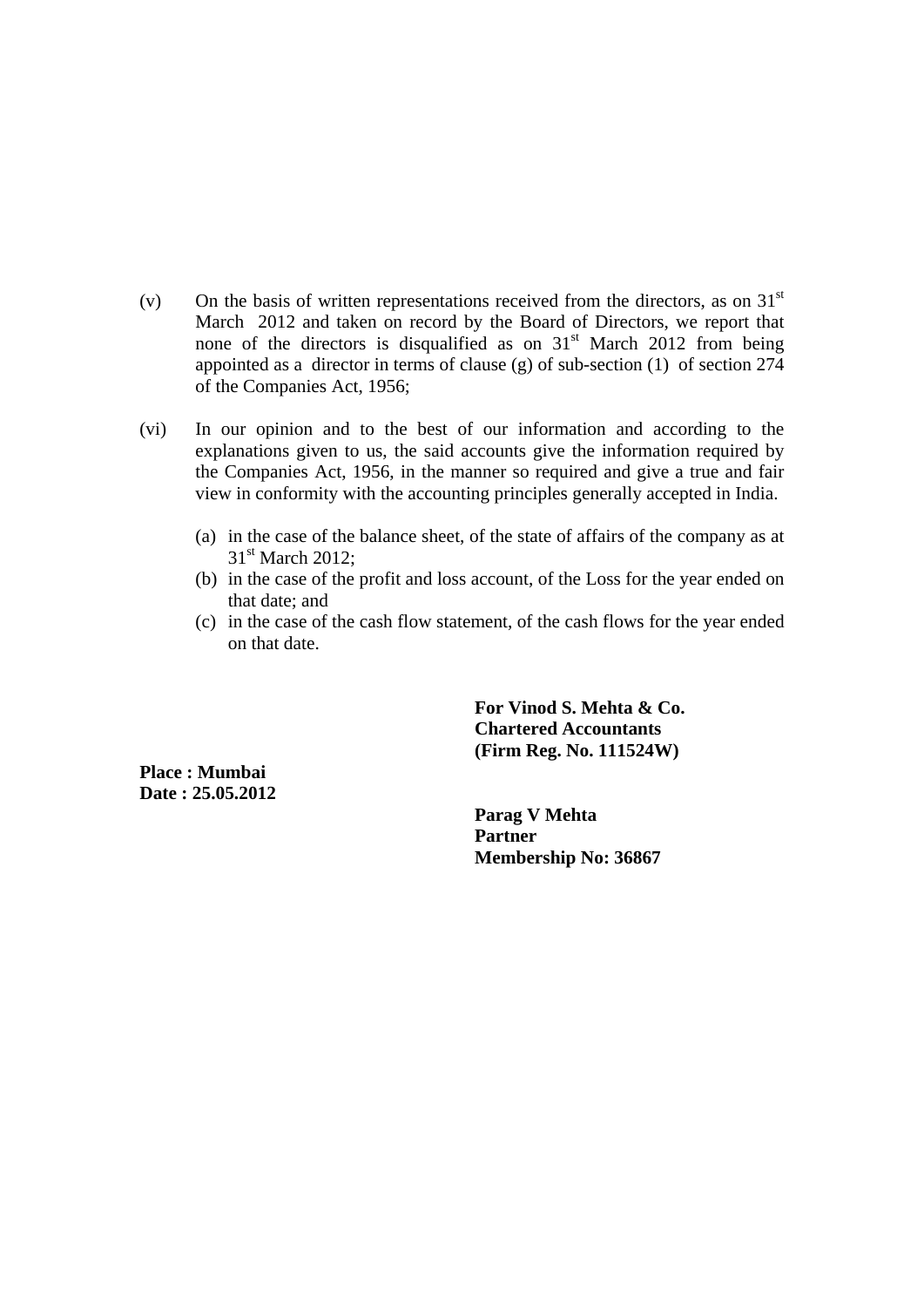#### **ANNEXURE TO AUDITORS' REPORT**

## Re: **STERLING GUARANTY & FINANCE LIMITED Year Ended 31st March 2012**

Referred to in paragraph 3 of our report of even date,

- (i) (a)The company has maintained proper records showing full particulars including quantitative details and situation of fixed assets. All the fixed Assets are written off / fully provided for and hence eliminated from the Books of Accounts.
	- (b) All the assets have not been physically verified by the management during the year but there is a regular program of verification which, in our opinion, is reasonable having regard to the size of the company and the nature of its assets. No material discrepancies were noticed on such verification.
	- (c) During the year, the company has not disposed off substantial part of the plant and machinery.
- (ii) (a) The company does not have any inventory at the year end. However, inventory has been physically verified during the year by the management. In our opinion, the frequency of verification is reasonable.
	- (b) The procedures of physical verification of inventories followed by the management are reasonable and adequate in relation to the size of the company and the nature of its business.
	- (c)The company is maintaining proper records of inventory. The discrepancies noticed on verification between the physical stocks and the book records were not material.
- (iii) (a) The Company has neither granted or taken any loans to & from companies, firms or other parties covered in the Register maintained under Section 301 of the Companies Act, 1956.

Therefore the provisions of clause  $4$  (iii) (b) to (g) of the Companies (Auditor's Report) Order 2003 are not applicable to the Company.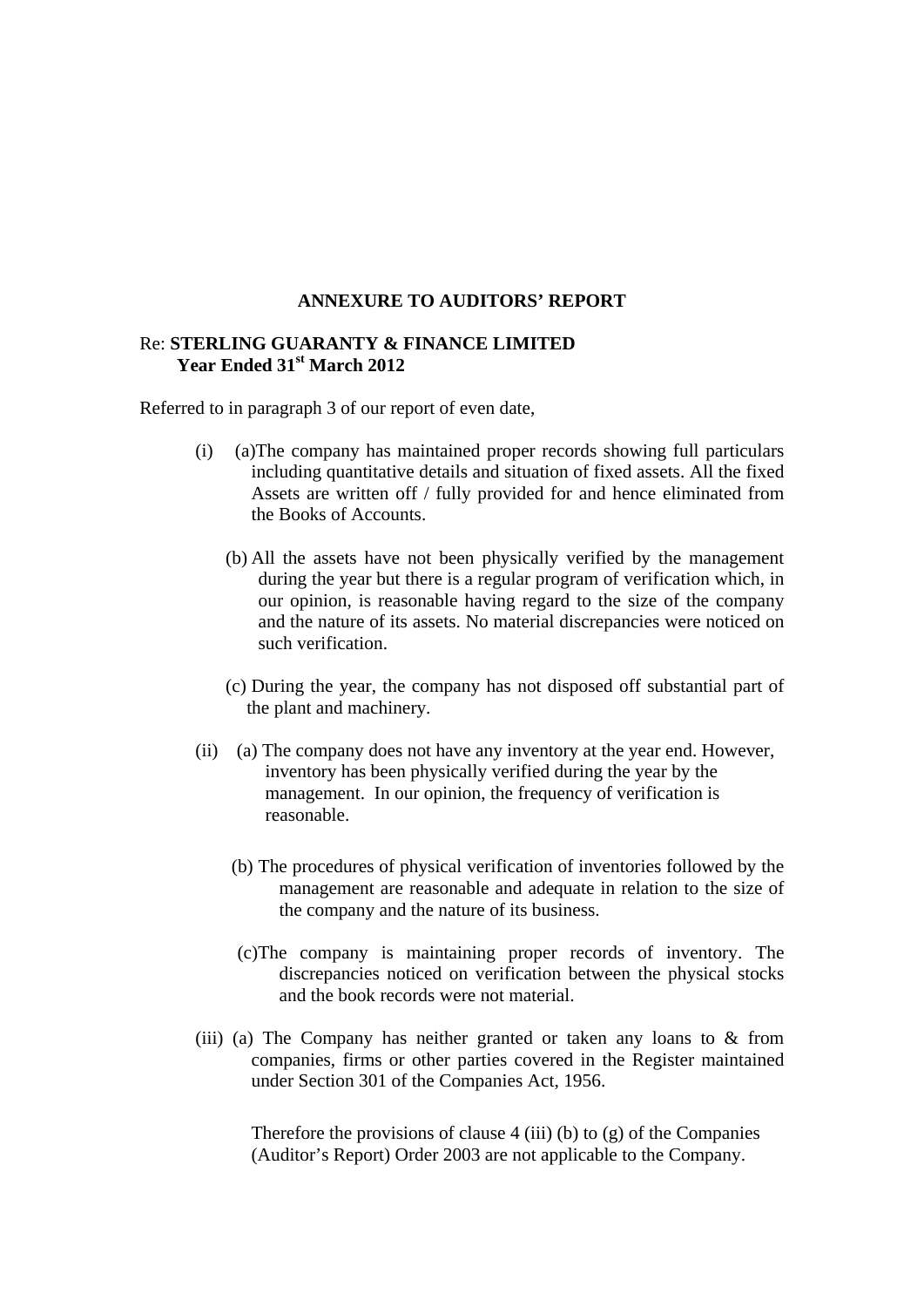- (iv) In our opinion and according to the information and explanations given to us, there are adequate internal control procedures commensurate with the size of the company and the nature of its business with regard to purchases of inventory, fixed assets and with regard to the sale of goods & services. During the course of our audit, we have not observed any continuing failure to correct major weaknesses in internal controls.
- $(v)$  (a) According to the information and explanations given to us, we are of the opinion that the particulars of contracts or arrangements that need to be entered into the register maintained under section 301 of the Companies Act, 1956 have been so entered.
	- ( b ) In our opinion and according to the information and explanations given to us, the transactions made in pursuance of contracts or arrangements entered in the register maintained under section 301 of the Companies Act, 1956 during the year have been made at prices which are reasonable having regard to prevailing market prices, wherever possible and made available for verification, at the relevant time.
- (vi) The Company has not accepted any deposits from the public. No order has been passed by the Company Law Board or National Company Law Tribunal or Reserve Bank of India or any Court or any other Tribunal.
- (vii) The Company has no formal Internal Audit System.
- (viii) The Central Government has not prescribed maintenance of cost records under clause (d) of sub-section (1) of Section 209 of the Companies Act, 1956 for any of the products of the Company.
- (ix) (a) The company is regular in depositing with appropriate authorities undisputed statutory dues including provident fund, investor education protection fund, employees' state insurance, income tax, sales tax, wealth tax, service tax, custom duty, excise duty, cess and other material statutory dues applicable to it.
	- (b) According to the information and explanations given to us, no undisputed amounts payable in respect of income tax, wealth tax, service tax, sales tax, customs duty, excise duty and cess were in arrears, as at  $31<sup>st</sup>$  March 2012 for a period of more than six months from the date they became payable.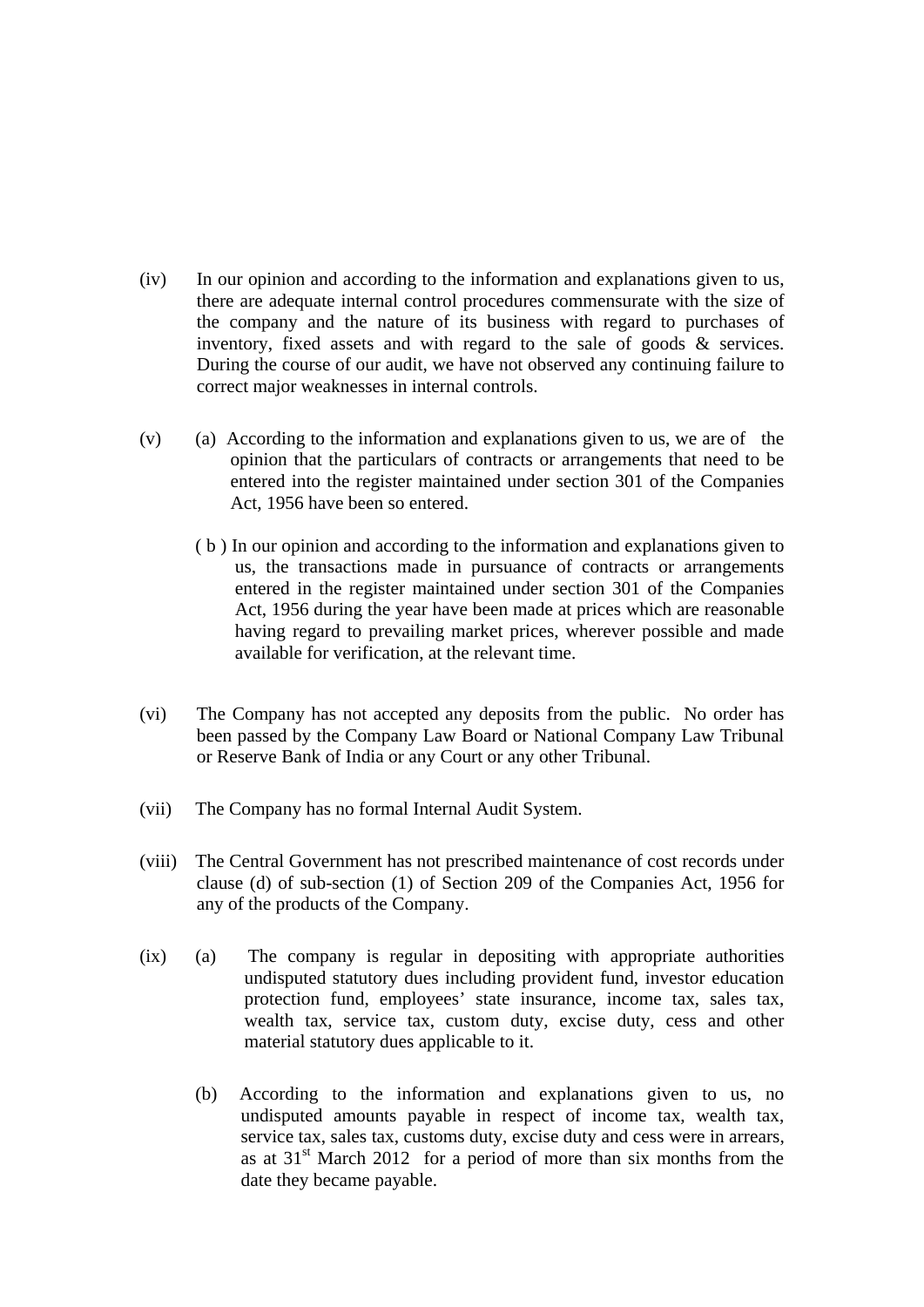(c) According to the information and explanation given to us, there are no dues of sale tax, income tax, customs duty, wealth tax, service tax, excise duty and cess which have not been deposited on account of any dispute except the following disputed amounts in respect of income tax. **Statement of Disputed Dues**

| Name of<br>the<br><b>Statue</b> | <b>Nature of</b><br><b>Dues</b> | <b>Amount</b> | <b>Period to which</b><br>the amount<br>relates | Forum where dispute<br>is pending               |
|---------------------------------|---------------------------------|---------------|-------------------------------------------------|-------------------------------------------------|
|                                 |                                 |               |                                                 |                                                 |
| Income Tax<br>Act, 1961         | Income<br>Tax                   | 2781          | A.Y. 2000-01                                    | Rectification pending<br>with Assessing Officer |

- (x) In our opinion, the accumulated losses of the company are more than fifty percent of its net worth. The company has incurred cash losses during the financial year covered by our audit and in the immediately preceding financial year.
- (xi) In our opinion and according to the information and explanations given to us, during the year under report the Company has not defaulted in repayment of dues to bank as per settlement arrived with the banks. The Company does not have borrowings by way of Debentures.
- (xii) According to the information and explanations given to us and records produced before us, the Company has not granted loans and advances on the basis of security by way of pledge of shares, debentures and other securities.
- (xiii) In our opinion, the company is not a chit fund or a nidhi / mutual benefit fund /society. Therefore, the provisions of clause 4 (xiii) of the Companies (Auditor's Report) Order, 2003 are not applicable to the company.
- (xiv) The Company has maintained proper records of transactions & contracts in respect of trading in Shares, Securities, Debentures & other Investments and timely entries have been made. All the shares, securities, debentures & other investments have been held by the Company in its own name except to the extent of the exemptions granted under section 49 of the Companies Act, 1956.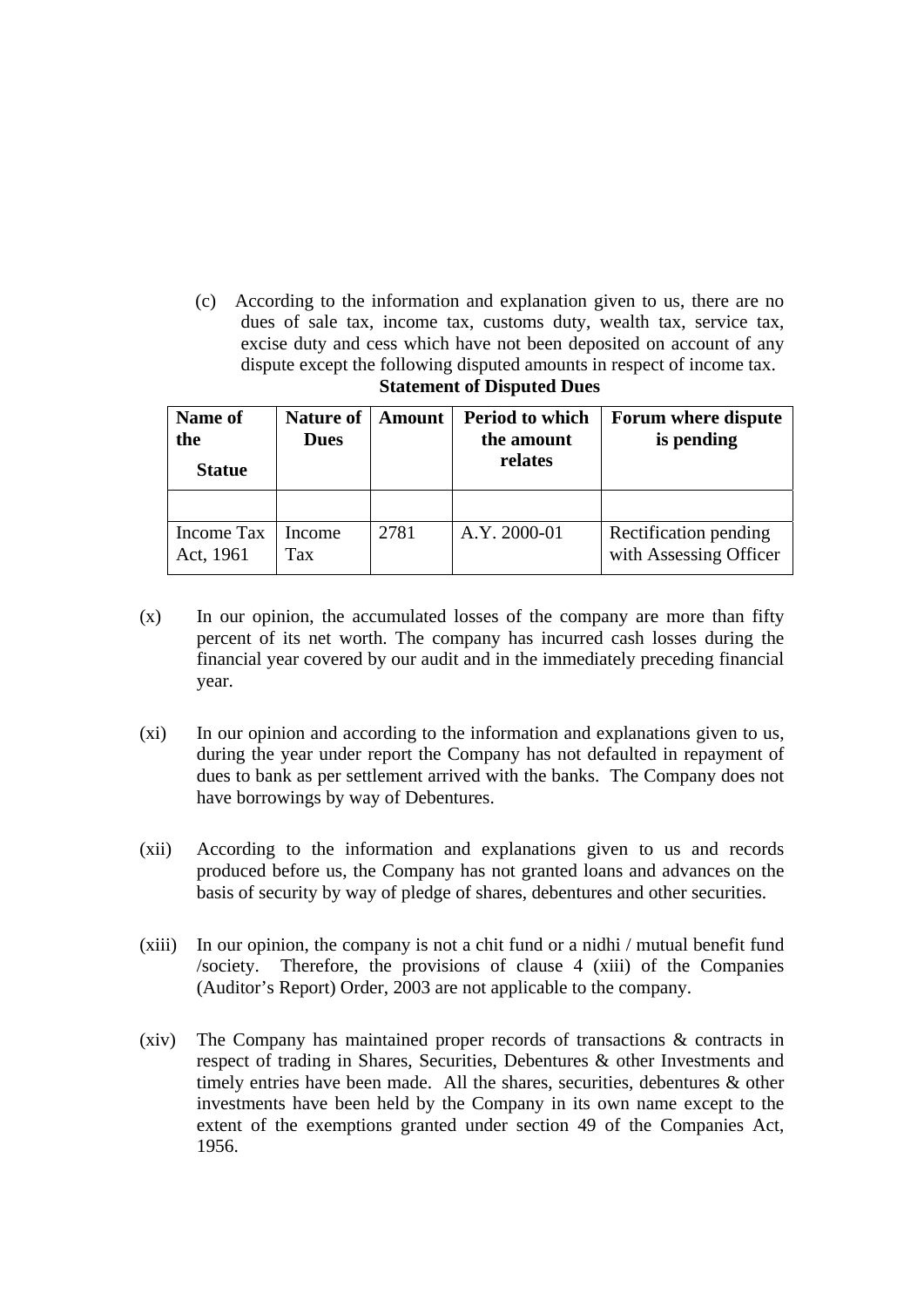- (xv) According to the information and explanation given to us & records produced before us, the company has not given any guarantees for loans taken by others from banks or financial institutions.
- (xvi) During the year under review, the Company has not taken any term loan.
- (xvii) According to the information and explanations given to us and on an overall examination of the balance sheet of the company and after placing reliance on the assumptions made by the company, we are of the opinion that, prima facie, the funds raised on short-term basis have not been used for long-term investment.
- (xviii) According to the information and explanations given to us, during the year under report, the company has not made preferential allotment of shares to parties and companies covered in the register maintained under section 301 of the Act.
- (xix) According to the information and explanations given to us, during the period covered by our audit report, the company had not issued any debentures and hence the question of creating securities or charge in respect thereof does not arise.
- (xx) The Company has not raised any money by way of public issue during the year under review.
- (xxi) Based on the audit procedures performed and on the basis of the information and explanations given to us, no fraud on or by the company has been noticed or reported during the course of our audit.

**For Vinod S. Mehta & Co. Chartered Accountants (Firm Reg. No. 111524W)** 

**Place: Mumbai Date: 25.05.2012** 

> **Parag V Mehta Partner Membership No: 36867**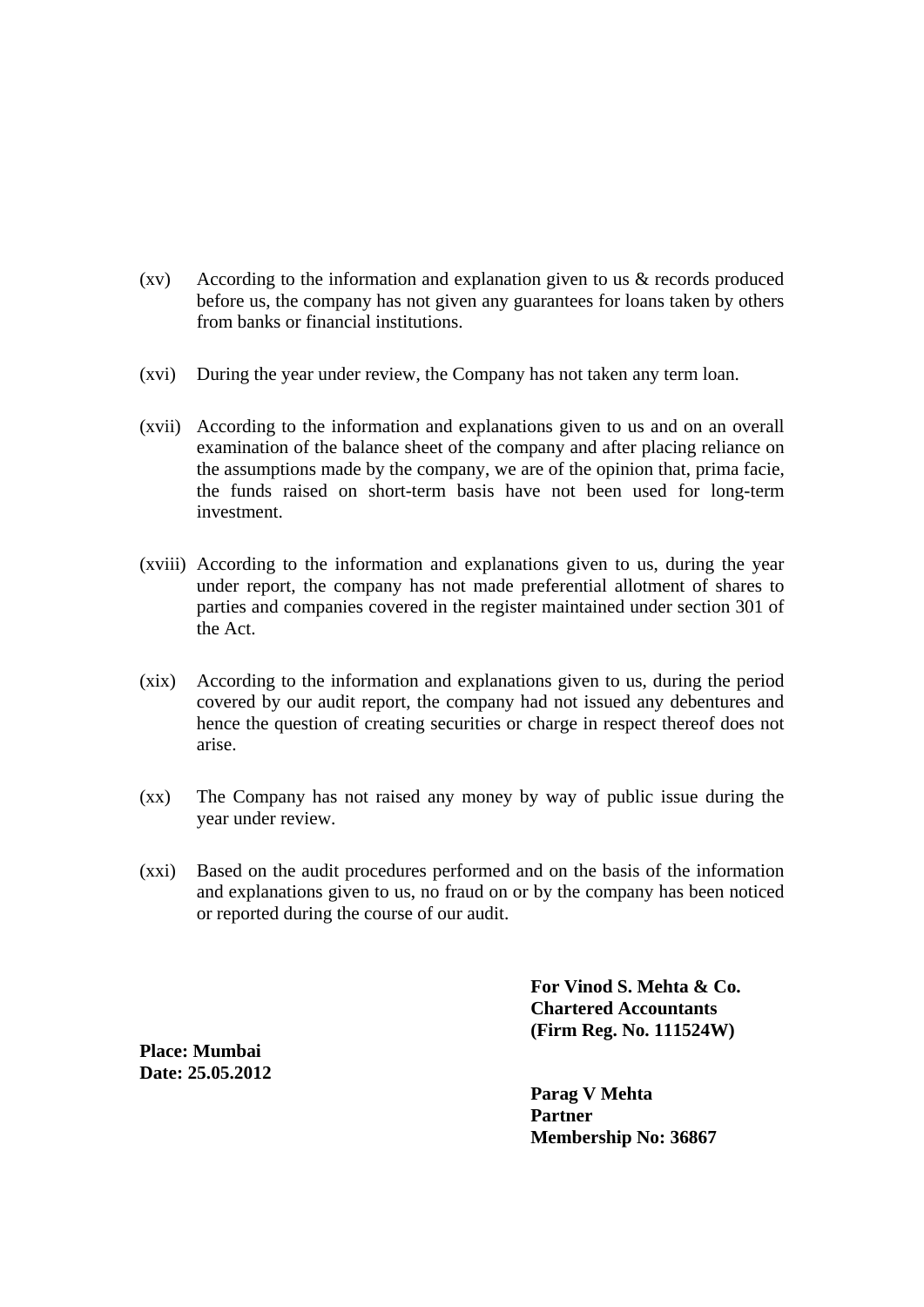#### **Balance Sheet as at 31/03/2012 STERLING GUARANTY & FINANCE LIMITED**

|                                                                                       |              |               | (`in Rupees)   |
|---------------------------------------------------------------------------------------|--------------|---------------|----------------|
| <b>Particulars</b>                                                                    | Note No.     | 31 March 2012 | 31 March 2011  |
| <b>EQUITY AND LIABILITIES</b>                                                         |              |               |                |
| Shareholders' funds                                                                   |              |               |                |
| Share capital                                                                         | $\mathbf{2}$ | 65,376,000    | 65,376,000     |
| Reserves and surplus                                                                  | 3            | (69,980,339)  | (69, 727, 852) |
| <b>Current liabilities</b>                                                            |              |               |                |
| Short-term borrowings                                                                 | 4            | 4,625,000     | 4,377,520      |
| Other current liabilities                                                             | 5            | 17,133        | 17,409         |
| <b>TOTAL</b>                                                                          |              | 37,794        | 43,077         |
| <b>ASSETS</b>                                                                         |              |               |                |
| <b>Current assets</b>                                                                 |              |               |                |
| Cash and cash equivalents                                                             | 6            | 37,794        | 43,077         |
| <b>TOTAL</b>                                                                          |              | 37,794        | 43,077         |
| Significant Accounting Policies and Notes forming part of<br>the Financial Statements |              |               |                |

In terms of my attached Report of even date. **Solution** that the state of the state of Board of Directors of Directors and on behalf of Board of Directors

#### **For VINOD S. MEHTA & CO.**

Chartered Accountants (Firm Reg. No. 111524 W)

#### **PARAG V. MEHTA**

Partner ( Membership No 36867 )

Place : Mumbai Place : Mumbai Dated : 25 ‐05‐2012 Dated : 25 ‐05‐2012

**DHIREN D. MEHTA** Executive Chairman

#### **SANJAY KESWANI** Director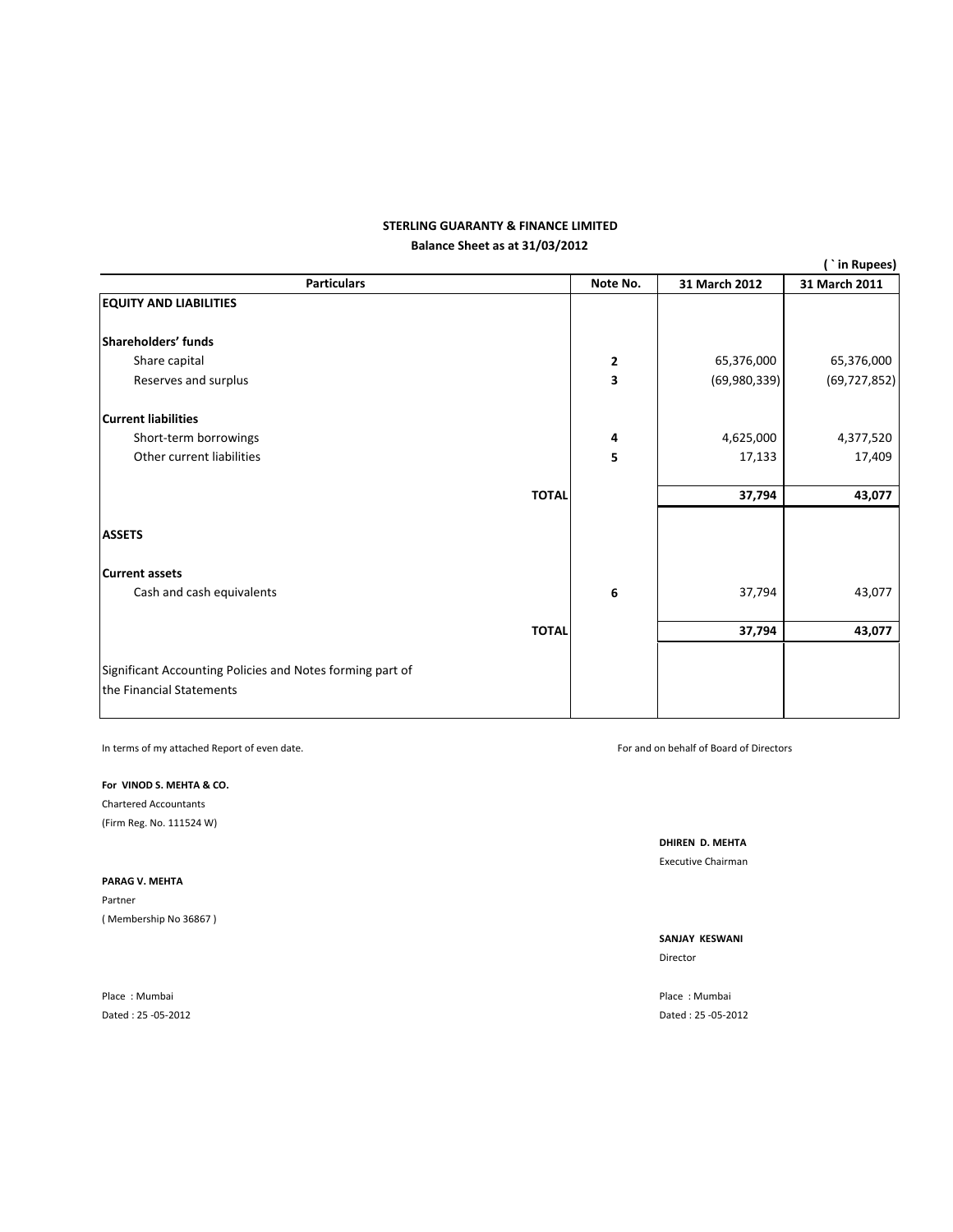# **STERLING GUARANTY & FINANCE LTD.**

# **NOTES FORMING PART OF FINANCIAL STATEMENTS FOR THE YEAR ENDED 31ST MARCH 2012**

# **1. STATEMENT OF ACCOUNTING POLICIES**

- a) The Company follows the accrual system of accounting unless stated otherwise.
- b) Basis of Preparation of Financial Statements:

The financial statements have been prepared under the historical cost convention method in accordance with the generally accepted accounting principles and provisions of the Companies Act 1956, as adopted consistently by the Company.

c) Use of Estimates:

The presentation of financial statements requires estimates and assumptions to be made that effect the reported amount of assets and liabilities on the date of financial statements and the reported amount of revenue and expenses during the reporting period. Difference between the actual results and estimates are recognized in the period in which the results are known / materialised.

d) Income Recognition:

The Company's income from operations is accounted for on accrual basis.

e) Expenses

All crystalised claimed expenses are provided for on accrual basis.

- f) Valuation:
- (i) Stock of Trading Securities are classified into current and long term Investments. Current Investments are valued scripwise under each category at cost or market value whichever is lower. Long term Investments are valued at cost. The provision for diminution in value of long term investments has been made if in the opinion of Board of Directors of the Company there is a permanent decline in value of investments.
- (ii) Market value of Trading Securities (Current investments) is determined as under:
	- Quoted securities are taken at highest year end closing market rates prevailing at the principal exchanges where they are traded
	- The Rights entitlements for shares/debentures are taken at the year end closing market rates applicable for relevant shares / debentures less uncalled liability, if any.
	- Unquoted Securities are taken at cost or break up value whichever is lower.
	- Traded Government Securities are taken on the basis of NSE quotations and non-traded Government securities are taken on the basis of prevailing YTM.
- (iii) Stock of Derivatives are valued at MTM taken by the exchange at year end.

They are treated as Trading Securities in the books. Profit or loss of the same are accounted as and when they are settled or squared up.

g) Depreciation: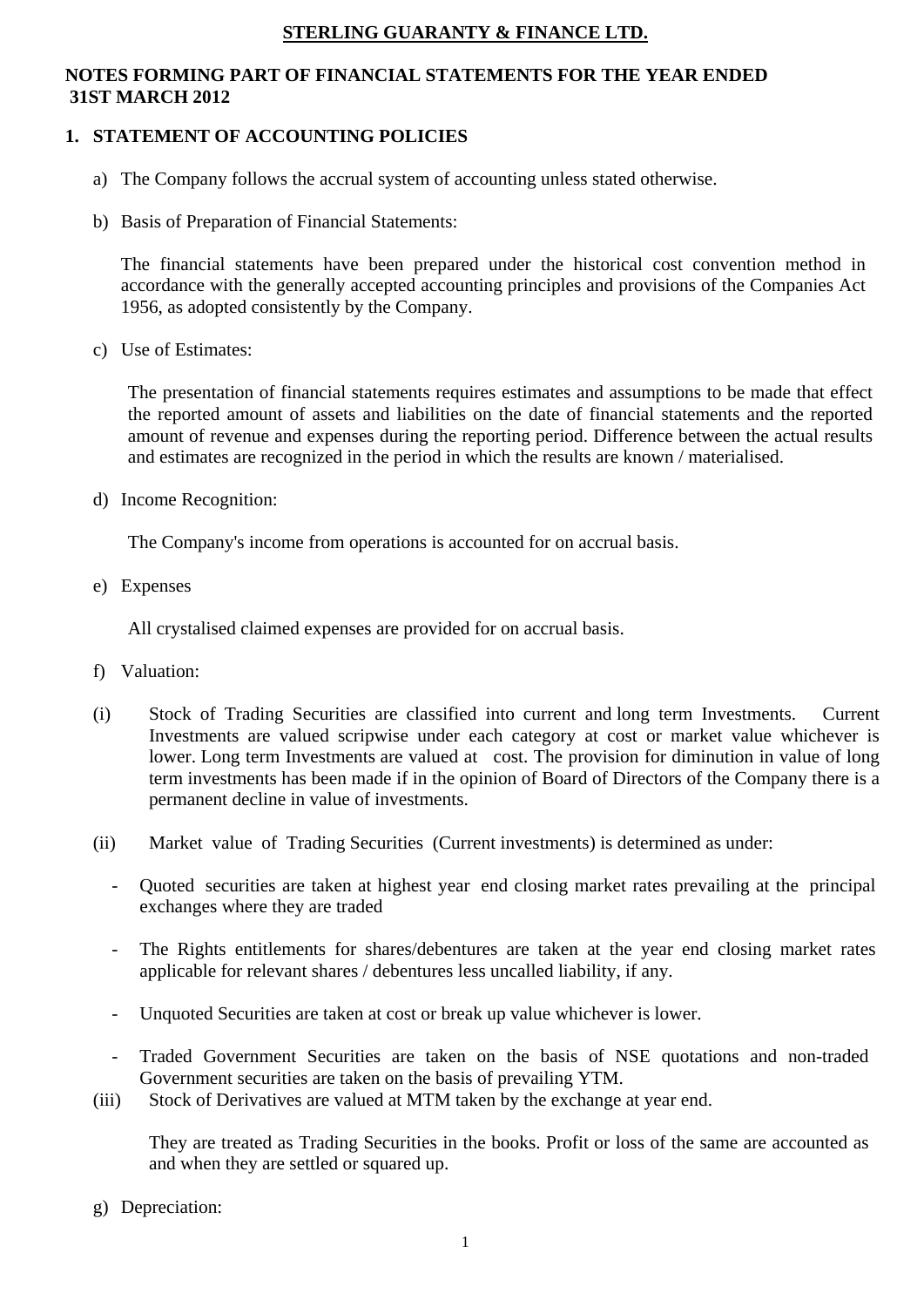- i The Company has been providing depreciation for own assets on Straight line-Pro-rata basis at the rate specified in Schedule XIV of the Companies Act, 1956.
- ii In terms of Guidance Note on Accounting for lease issued by Institute of Chartered Accountants of India, depreciation on assets given on lease is provided in manner such that the cost of such asset is written off over the primary lease period in proportion to lease rentals accrued during the Year.
- h) Borrowing Costs:

Borrowing costs, which are directly attributable to the acquisition/ construction of fixed assets, till the time such assets are ready for intended use, are capitalized as part of the cost of the assets. Other borrowing costs are recognized as an expenses in the year in which they are incurred.

- i) Provision for Bad & doubtful Debts is made based on the RBI guidelines to Non-Banking Financial Companies Prudential Norms.
- j) The payment of gratuity to employee is accounted on cash basis.
- k) Taxation :

Income tax expenses comprises current tax and deferred tax charge or credit. Provision for income tax is made on the basis of estimated taxable income for the year.

Deferred Tax resulting from the timing difference between book and tax profit is accounted for under the liability method at the current rate of tax to the extent that the timing difference are expected to crystalise.

**2. SHARE CAPITAL** 

| <b>Share Capital</b>                                                                                  | 31-Mar-12  | 31-Mar-11  |
|-------------------------------------------------------------------------------------------------------|------------|------------|
|                                                                                                       | Amount     | Amount     |
| <b>Authorised</b>                                                                                     |            |            |
| 2,50,000 (P.Y. 2,50,000) Preference Shares of ₹10 each                                                | 2,500,000  | 2,500,000  |
| 67,50,000 (P.Y.67,50,000) Equity Shares of ₹10 each                                                   | 67,500,000 | 67,500,000 |
|                                                                                                       | 70,000,000 | 70,000,000 |
| Issued, Subscribed & Paid up<br>65,37,600 (P.Y. 65,37,600) Equity Shares of ₹10 each<br>fully paid up | 65,376,000 | 65,376,000 |
| Total                                                                                                 | 65,376,000 | 65,376,000 |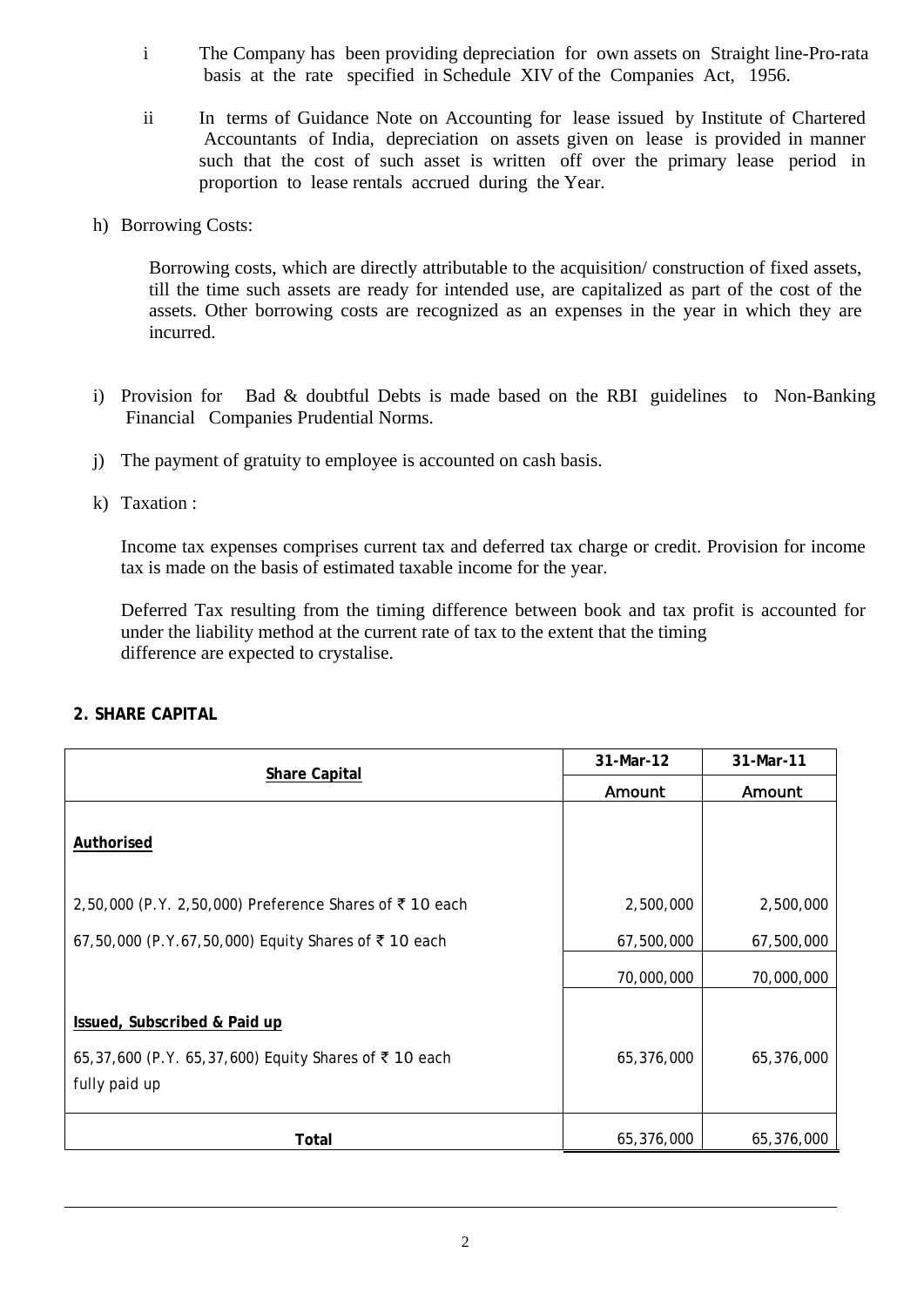| <b>Particulars</b>                              | <b>Equity Shares</b> |           |  |
|-------------------------------------------------|----------------------|-----------|--|
|                                                 | <b>Number</b>        | Amount    |  |
| Shares outstanding at the beginning of the year | 6,537,600            | 6,537,600 |  |
| Shares Issued during the year                   | <b>NIL</b>           | Nil       |  |
| Shares bought back during the year              | <b>NIL</b>           | Nil       |  |
| Shares outstanding at the end of the year       | 6,537,600            | 6,537,600 |  |

# **Details of shares held by the shareholders holding more than 5% of the aggregate shares in the Company holding Equity shares of Rs. 10 each fully paid up**

|                        | Name of Shareholder              |                       | As at 31 March 2012 | As at 31 March 2011   |              |  |
|------------------------|----------------------------------|-----------------------|---------------------|-----------------------|--------------|--|
| <b>SR</b><br><b>NO</b> |                                  | No. of Shares<br>held | % of Holding        | No. of Shares<br>held | % of Holding |  |
|                        | Dhiren Dhirajlal Mehta           | 636881                | 9.74%               | 636881                | 9.74%        |  |
|                        | <b>Indistock Securities Ltd</b>  | 827550                | 12.66%              | 827550                | 12.66%       |  |
| 3                      | Sterling Investments (India) Ltd | 1047872               | 16.03%              | 1047872               | 16.03%       |  |
|                        |                                  |                       |                     |                       |              |  |

# **3. RESERVES & SURPLUS**

|                                                |                | (₹)            |
|------------------------------------------------|----------------|----------------|
|                                                | As at 31 March | As at 31       |
| Reserves & Surplus                             | 2012           | March 2011     |
|                                                | ₹              | ₹              |
|                                                |                |                |
|                                                |                |                |
|                                                |                |                |
| <b>Securities Premium Account</b>              |                |                |
| Opening Balance                                | 10,488,542     | 10,488,542     |
|                                                |                |                |
| <b>Closing Balance</b>                         | 10,488,542     | 10,488,542     |
|                                                |                |                |
| Statutory Reserve u/s 45IC of RBI Act          |                |                |
| <b>Opening Balance</b>                         | 1,265,000      | 1,265,000      |
|                                                |                |                |
| <b>Closing Balance</b>                         | 1,265,000      | 1,265,000      |
|                                                |                |                |
| <b>Surplus</b>                                 |                |                |
|                                                |                |                |
| Opening balance                                | (81, 481, 394) | (81, 138, 343) |
| (+) Net Profit/(Net Loss) For the current year | (247, 487)     | (343, 051)     |
| <b>Closing Balance</b>                         | (81, 728, 881) | (81, 481, 394) |
|                                                |                |                |
|                                                |                |                |
| Total                                          | (69, 975, 339) | (69, 727, 852) |
|                                                |                |                |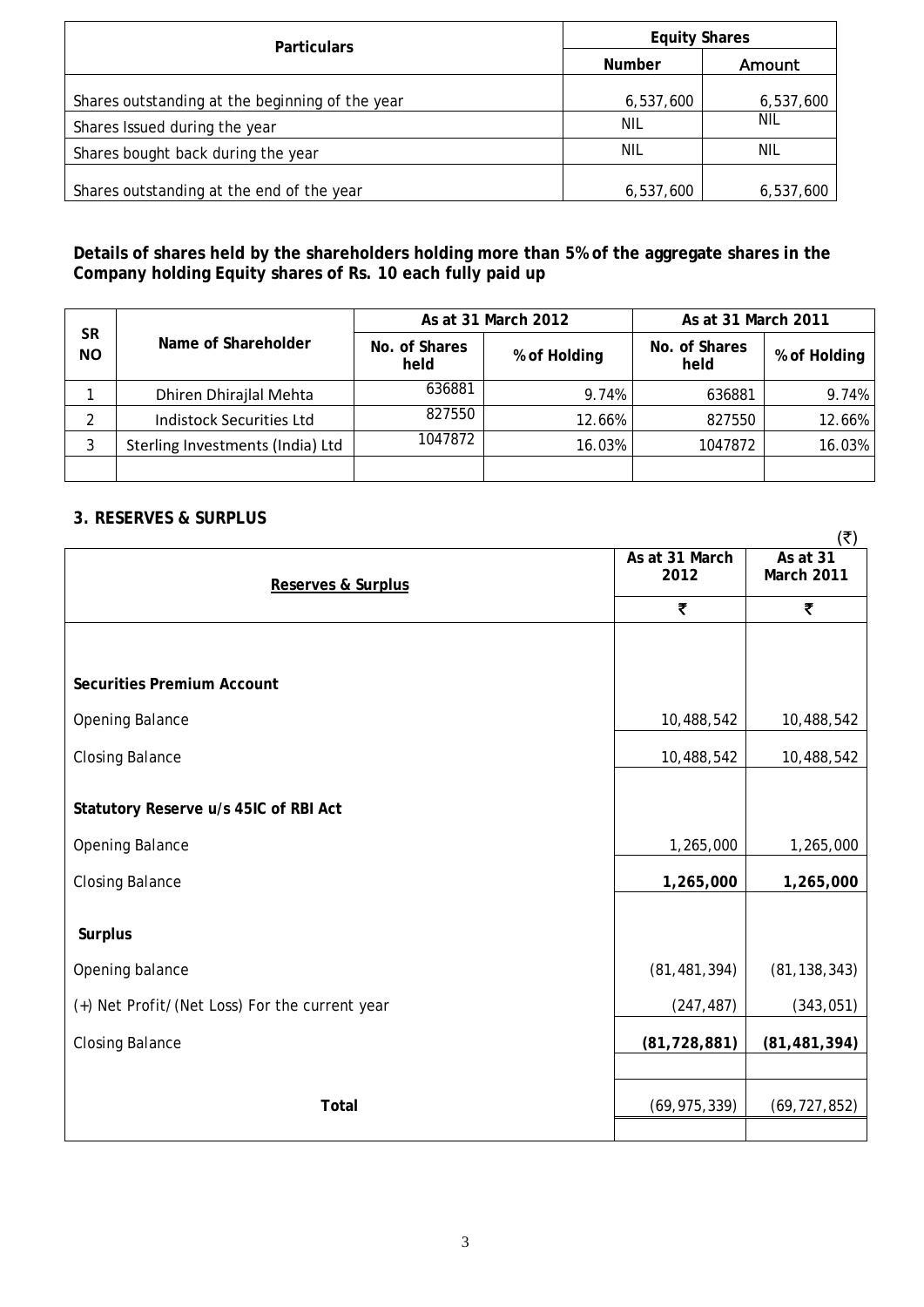# **4. SHORT TERM BORROWINGS**

| <b>Short Term Borrowings</b>                                                                                                                                                | As at 31<br><b>March 2012</b> | As at 31<br>March 2011 |
|-----------------------------------------------------------------------------------------------------------------------------------------------------------------------------|-------------------------------|------------------------|
|                                                                                                                                                                             | ₹                             |                        |
| Unsecured<br>Deposits - Intercorporate Deposits<br>Sterling Investments (India) Ltd<br>Indistock Securities Ltd<br>(Company in which director of the company is a director) | 3,025,000<br>1,600,000        | 3,025,000<br>1,352,520 |
|                                                                                                                                                                             | 4,625,000                     | 4,377,520              |
|                                                                                                                                                                             |                               |                        |
| Total                                                                                                                                                                       | 4,625,000                     | 4,377,520              |

# **5. OTHER CURRENT LIABILITIES**

| <b>Other Current Liabilities</b> | As at 31<br><b>March 2012</b> | As at 31<br><b>March 2011</b> |
|----------------------------------|-------------------------------|-------------------------------|
|                                  | Ŧ                             |                               |
| <b>Other Liabilities</b>         | 12,133<br>۰                   | 17,409                        |
| Total                            | 12,133                        | 17,409                        |

# **6. CASH AND CASH EQUIVALENTS**

| Cash and cash equivalents                             | As at 31<br><b>March 2012</b> | As at 31<br>March 2011 |
|-------------------------------------------------------|-------------------------------|------------------------|
| Cash on hand<br>Balance with banks in Current Account | 1,357<br>36,437               | 1,356<br>41,721        |
| Total                                                 | 37,794                        | 43,077                 |

# **7. EMPLOYEE BENEFITS EXPENSES**

| <b>Employee Benefits Expense</b> | As at 31<br><b>March 2012</b> | As at 31<br>March 2011 |
|----------------------------------|-------------------------------|------------------------|
|                                  |                               |                        |
| (a) Salaries and incentives      | $\overline{\phantom{a}}$      | 14,581                 |
|                                  |                               |                        |
| Total                            | -                             | 14,581                 |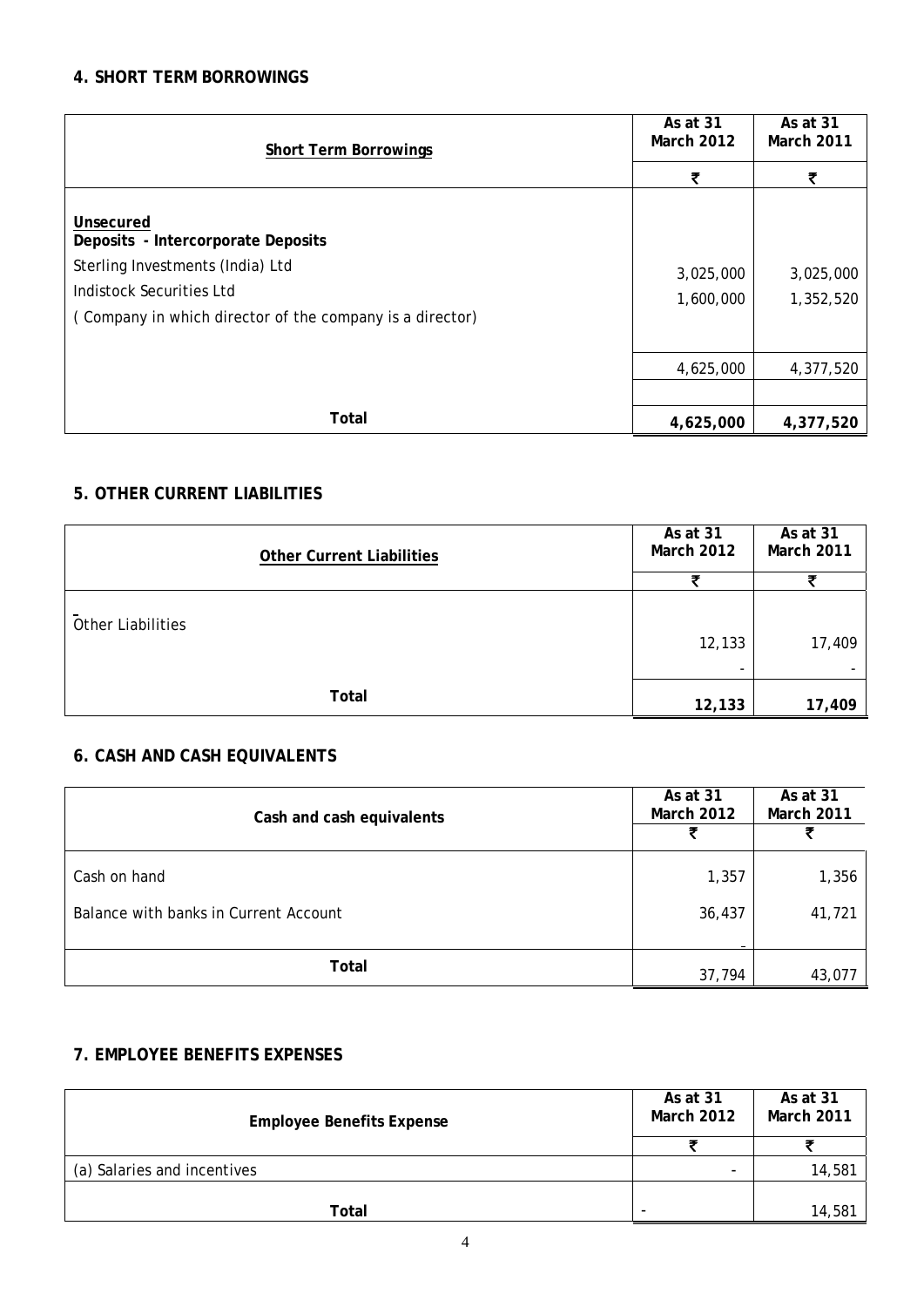#### **8. OTHER EXPENSES**

| Other expenses                     | As at 31<br><b>March 2012</b> | As at 31<br><b>March 2011</b> |
|------------------------------------|-------------------------------|-------------------------------|
|                                    | ₹                             | ₹                             |
| Telephone, Postage                 | 104,717                       | 155,871                       |
| Printing & Stationary              | 73,731                        | 114,424                       |
| Web Design & Hosting Charges       | 14,700                        | 0                             |
| Payment to Auditors as Audit Fees  | 12,133                        | 12,133                        |
| Annual Listing & Registration Fees | 33,075                        | 21,795                        |
| Legal & Professional Fees          | $\Omega$                      | 5,000                         |
| Miscelleneous Expenses             | 9,131                         | 18,222                        |
| <b>Total</b>                       | 247,487                       | 327,445                       |

- **9.** There is no Contingent Liability (Previous year Rs. Nil)
- **10.** Provisions for Current Income Tax for the year 01.04.2011 to 31.03.2012 has not been made as there is no taxable income during the year in view of loss incurred during the year.
- **11.** The Accounting standard AS-22 "Accounting for Taxes on Income" issued by The Institute of Chartered Accountants of India has become applicable to the company. The cumulative Net Deferred Tax Assets as at 01.04.2011 and Deferred Tax Assets for the current year has not been recognised by the company as there is no certainty that sufficient future taxable income will be available against which such deferred tax can be realised.
- **12.** The Income Tax assessments have been completed up to assessment year 2008 2009. Demands for A.Y. 2000-01 of Rs.2,781 (previous year Rs.2,781) have been raised which the company has contested for rectification/preferred appeals which are pending.
- **13.** The Earning and Expenditure in foreign currency Rs. Nil ( Previous Year Rs. Nil)
- **14.** The Company has followed the Guidelines issued by the Reserve Bank of India to all Non Banking Financial Companies regarding Asset Classification, Provisioning for and income recognition on non-performing assets as applicable to it. However the Net Owned Funds of the company has fallen below the minimum prescribed limit of Rs. 25 lacs. In terms of paragraph 13 of Non-Banking Financial (Non- Deposit Accepting or Holding) Companies Prudential Norms (Reserve Bank) Direction, 2007, as amended, the particulars as applicable to the company are appended to the Balance Sheet.
- **15.** Sundry debit / credit balances of parties are subject to confirmation and reconciliation if any.
- **16.** AS-18 Related party Transactions.

As per accounting standard AS 18 "Related Party Disclosures" issued by The Institute of Chartered Accountants of India ,the company's' related parties in terms of AS 18 are disclosed below:

Key Management Personnel:

Mr. Dhiren D. Mehta – Executive Chairman (Honorary)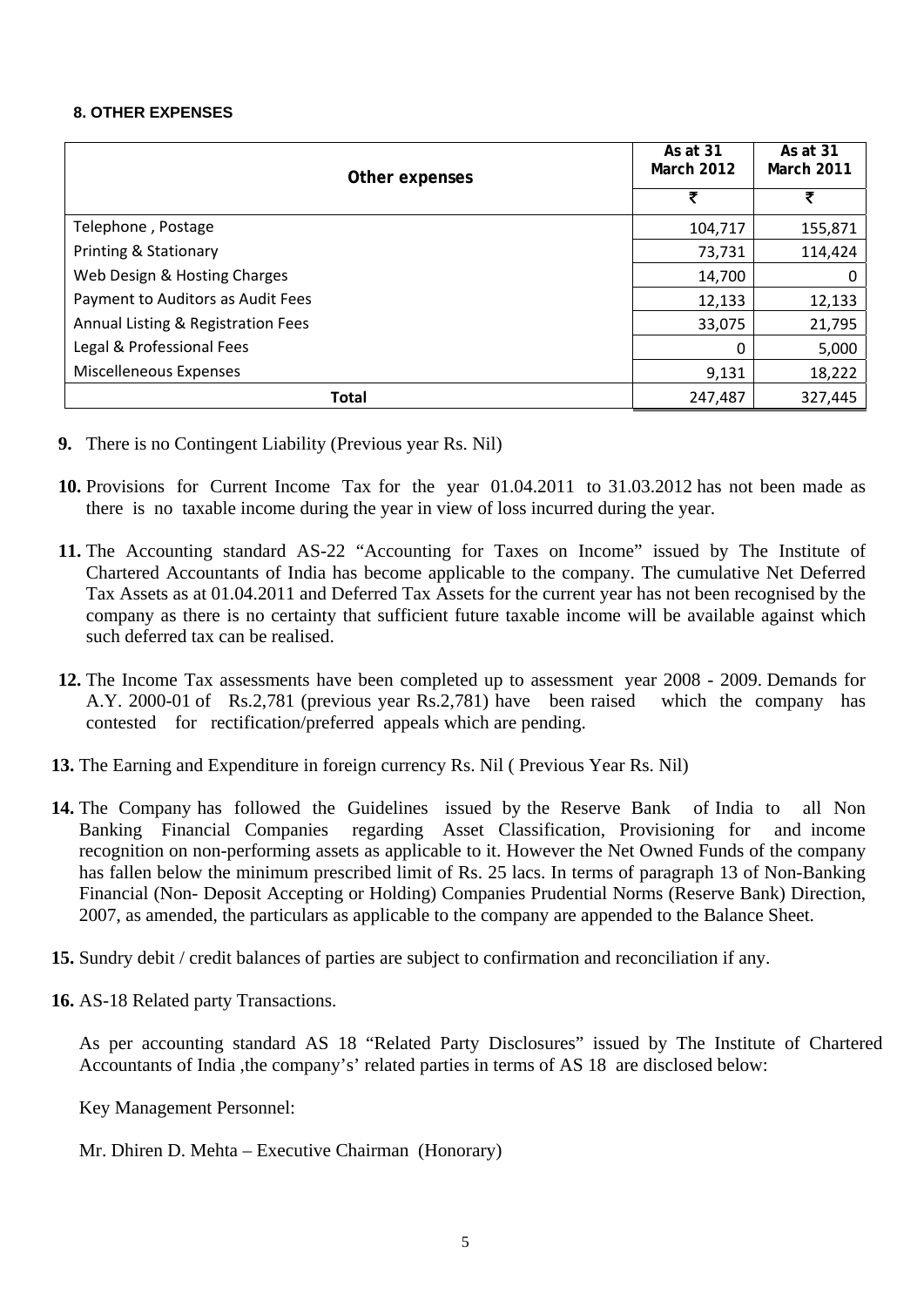# **Others**

None

The company's related party transactions are as follows:

Rs. Nil Remuneration including salary was paid during the year

- **17.** The Segment Reporting under accounting standard AS-17 Segment Reporting issued by The Institute of Chartered Accountants of India is not applicable to the company, as company has operated only in one segment i.e. finance and its related activities during the year under report.
- **18.** As per AS-20 on "Earning Per Share (EPS)" issued by The Institute of Chartered Accountants' of India, the particulars of EPS for Equity shareholders are as follows :

|          |                                                                                          |       | <b>Current Year</b> | Previous Year  |              |
|----------|------------------------------------------------------------------------------------------|-------|---------------------|----------------|--------------|
|          | 1. Net Profit / (Loss) as per Profit & Loss Account<br>available for Equity Share Holder | (Rs.) | (2,47,487)          | (Rs.)          | (3,43,051)   |
|          | Weighted Average No. of Equity<br>Shares outstanding.                                    | (Nos) | 65, 37, 600         | (Nos)          | 65, 37, 600  |
| 3.<br>4. | Basic & Diluted Earning per Share (EPS) (Rs.)<br>Face Value per share                    | (Rs.) | (0.04)<br>10        | (Rs.)<br>(Rs.) | (0.05)<br>10 |

**19.** ( a ) Based on the information available with the company regarding the status of creditors under the "Industries (Development and Regulation) Act , 1951, there are no amount due to Small scale Industrial undertaking exceeding Rs.1 lacs which is outstanding for more than 30 days.

( b ) In the absence of necessary information with the Company, relating to the registration status of creditor under the Micro, Small and Medium Enterprises Development Act, 2006, the information required under the said Act could not be complied and disclosed.

**20.** The Previous years' figures have been re-grouped/re-arranged/ reclassified /re-casted/re-stated wherever necessary in view of the financial statements of the current year prepared in the format prescribed by the revised Schedule VI of the Companies Act 1956..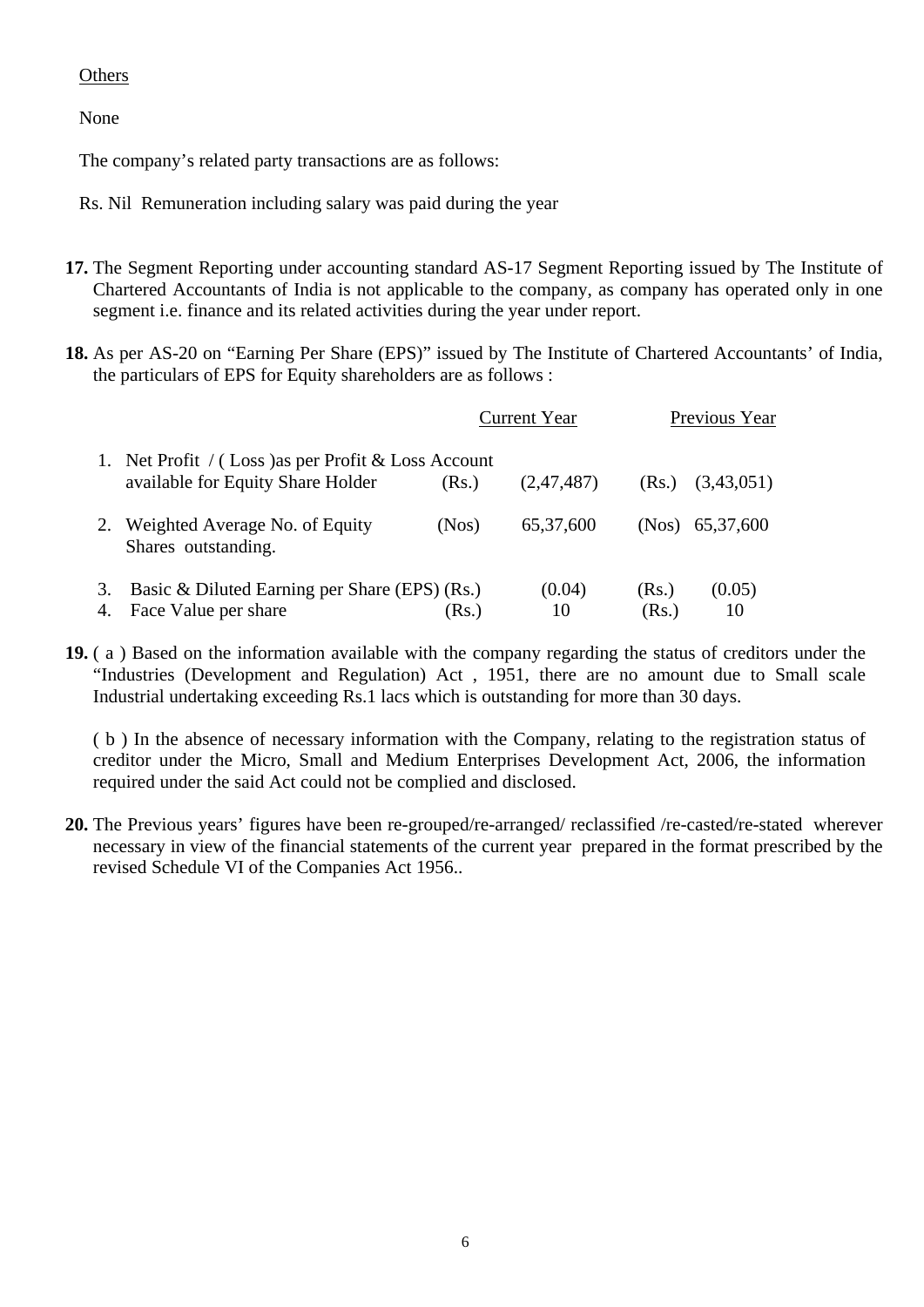#### **Schedule to the**

#### **Balance Sheet of a non-deposit taking non-Banking Financial Company**

[as required in terms of Paragraph 13 of Non-Banking Financial (Non- Deposit Accepting or Holding) Companies Prudential Norms( Reserve Bank)

Directions, 20071

|     |                                         |                |                       |     | $D$ IIUUIDIID, $\Delta U U U$                                   |                |                          |             |
|-----|-----------------------------------------|----------------|-----------------------|-----|-----------------------------------------------------------------|----------------|--------------------------|-------------|
|     |                                         | (Rs. In Lakhs) |                       |     |                                                                 | (Rs. In Lakhs) |                          |             |
|     | <b>Particulars</b>                      | Amount         | Amount                |     |                                                                 |                |                          | Amount      |
|     | <b>LIABILITIES SIDE:</b>                | Outstanding    | Overdue               |     | <b>ASSETS SIDE: (Contd.)</b>                                    |                |                          | Outstanding |
| (1) | <b>Loans and advances availed</b>       |                |                       |     | Long Term Investments                                           |                |                          |             |
|     | By the non banking financial            |                |                       | 1.  | Ouoted :                                                        |                |                          |             |
|     | Company inclusive of                    |                |                       |     | Shares: (a) Equity<br>(i)                                       |                |                          | <b>NIL</b>  |
|     | interest accrued thereon but            |                |                       |     | (b) Preference                                                  |                |                          | <b>NIL</b>  |
|     | not paid :                              |                |                       |     | Debentures and Bonds<br>(ii)                                    |                |                          | <b>NIL</b>  |
|     | (a) Debentures : Secured                | NII.           | <b>NIL</b>            |     | (iii) Units of Mutual Funds                                     |                |                          | <b>NIL</b>  |
|     | : Unsecured                             | <b>NIL</b>     | <b>NIL</b>            |     | (iv) Government Securities                                      |                |                          | <b>NIL</b>  |
|     | (other than falling within the          |                |                       |     | Others (please specify)<br>(v)                                  |                |                          | <b>NIL</b>  |
|     | meaning of public deposits)             |                |                       | 2.  | Unquoted:                                                       |                |                          |             |
|     | (b) Deferred Credits                    | NIL            | <b>NIL</b>            |     | Shares: (a) Equity<br>(i)                                       |                |                          | <b>NIL</b>  |
|     | (c) Term Loans                          | <b>NIL</b>     | <b>NIL</b>            |     | (b) Preference                                                  |                |                          | NIL         |
|     | (d) Inter-corporate loans and           | 46.25          | <b>NIL</b>            |     | Debentures and Bonds<br>(ii)                                    |                |                          | <b>NIL</b>  |
|     | Borrowing                               |                |                       |     | (iii) Units of Mutual Funds                                     |                |                          | <b>NIL</b>  |
|     | (d) Commercial Paper                    | <b>NIL</b>     | <b>NIL</b>            |     | (iv) Government Securities                                      |                |                          | <b>NIL</b>  |
|     | Other Loans (specify)<br>(f)<br>nature) | <b>NIL</b>     | <b>NIL</b>            |     | Others (please specify)<br>(v)                                  |                |                          | <b>NIL</b>  |
|     | <b>ASSETS SIDE:</b>                     |                | Amount<br>Outstanding | (5) | <b>Borrower group-wise</b><br>classification of assets financed |                |                          |             |
| (2) | <b>Break-up of Loans and</b>            |                |                       |     | as in $(2)$ and $(3)$ above:                                    |                |                          |             |
|     | <b>Advances including bills</b>         |                |                       |     |                                                                 |                |                          |             |
|     | receivables [other than those           |                |                       |     | Category                                                        |                | Amount net of provisions |             |
|     | included in $(4)$ below]:               |                |                       |     |                                                                 | Secured        | Unsecured                | Total       |
|     | (b) Secured                             |                | <b>NIL</b>            |     | <b>Related Parties</b><br>1.                                    |                |                          |             |
|     | (b) Unsecured                           |                | <b>NIL</b>            |     | Subsidiaries<br>(a)                                             | <b>NIL</b>     | <b>NIL</b>               | <b>NIL</b>  |
|     |                                         |                |                       |     | Companies in the same<br>(c)                                    | <b>NIL</b>     | NIL                      | NIL         |
| (3) | <b>Break-up of Leased Assets</b>        |                |                       |     | Group                                                           |                |                          |             |

#### and stock on hire and other assets counting towards **AFC** activities

| (i) | Lease assets including       |            |     |                             |           |
|-----|------------------------------|------------|-----|-----------------------------|-----------|
|     | lease rentals under sundry   |            |     |                             |           |
|     | debtors :                    |            | (6) | <b>Investor group-wise</b>  |           |
|     | Financial lease<br>(a)       | <b>NIL</b> |     | classification of all       |           |
|     | (b) Operating lease          | <b>NIL</b> |     | investments (current and    |           |
|     | (ii) Stock on hire including |            |     | Long term) in shares and    |           |
|     | hire charges under sundry    |            |     | securities (both quoted and |           |
|     | debtors :                    |            |     | unquoted):                  |           |
|     | Assets on hire<br>(a)        | <b>NIL</b> |     |                             |           |
|     | (b) Repossessed Assets       | <b>NIL</b> |     | Category                    | Market v  |
|     | (iii) Other loans counting   |            |     |                             | Break up  |
|     | Towards AFC activities       |            |     |                             | fair valu |
|     | (a) Loans where assets       | NIL.       |     |                             | or NAV    |
|     | have been repossessed        |            |     | 1. Related Parties          |           |
|     | Loans other than (a)<br>(b)  | <b>NIL</b> |     | (a) Subsidiaries            | NIL       |

|    | Current Investments :          |            | Other than related parties     | NIL        | NIL        |
|----|--------------------------------|------------|--------------------------------|------------|------------|
| 1. | Quoted :                       |            | Total                          | <b>NIL</b> | <b>NIL</b> |
|    | Shares : (a) Equity<br>(i)     | <b>NIL</b> |                                |            |            |
|    | (b) Preference                 | <b>NIL</b> |                                |            |            |
|    | Debentures and Bonds<br>(11)   | <b>NIL</b> | Other information<br>(7)       |            |            |
|    | (iii) Units of Mutual Funds    | <b>NIL</b> | Particulars                    |            | Amou       |
|    | (iv) Government Securities     | <b>NIL</b> | Gross Non-Performing<br>(1)    |            |            |
|    | Others (please specify)<br>(v) | <b>NIL</b> | assets                         |            |            |
| 2. | Unquoted :                     |            | (a) Related parties            |            | <b>NIL</b> |
|    | Shares : (a) Equity<br>(1)     | <b>NIL</b> | (b) Other than related         |            | <b>NIL</b> |
|    | (b) Preference                 | <b>NIL</b> | Parties                        |            |            |
|    | Debentures and Bonds<br>(ii)   | <b>NIL</b> | (ii) Net Non-Performing Assets |            |            |
|    | (iii) Units of Mutual Funds    | <b>NIL</b> | (a) Related parties            |            | <b>NIL</b> |
|    | (iv) Government Securities     | <b>NIL</b> | (b) Other than related parties |            | <b>NIL</b> |
|    | Others (please specify)<br>(v) | <b>NIL</b> | Assets acquired in<br>(iii)    |            | <b>NIL</b> |
|    |                                |            |                                |            |            |

|                | Category                      | Amount net of provisions |      |       |  |
|----------------|-------------------------------|--------------------------|------|-------|--|
|                |                               | Unsecured<br>Secured     |      | Total |  |
| $\mathbf{1}$ . | <b>Related Parties</b>        |                          |      |       |  |
| (a)            | Subsidiaries                  | NIL.                     | NIL. | NIL.  |  |
| (c)            | Companies in the same         | NIL                      | NIL. | NIL.  |  |
|                | Group                         |                          |      |       |  |
| (d)            | Other related Parties         | NIL.                     | NIL. | NIL.  |  |
|                | 2. Other than related parties | NIL.                     | NIL. | NIL   |  |
|                | Total                         | NIL.                     | NIL. | NIL.  |  |

|     | (b) Repossessed Assets<br>(iii) Other loans counting | NIL | Category                      | Market value/<br>Break up or | (Net Book)<br>Value of |
|-----|------------------------------------------------------|-----|-------------------------------|------------------------------|------------------------|
|     | Towards AFC activities<br>Loans where assets<br>(a)  | NIL |                               | fair value<br>or NAV         | Provisions)            |
|     | have been repossessed                                |     | <b>Related Parties</b>        |                              |                        |
|     | Loans other than (a)<br>(b)                          | NIL | (a) Subsidiaries              | NIL                          | NIL                    |
|     | above.                                               |     | (b) Companies in the          | NIL                          | NIL                    |
|     |                                                      |     | same group                    |                              |                        |
| (4) | <b>Break-up of Investments:</b>                      |     | (c) Other related parties     | NIL                          | NIL                    |
|     | Current Investments :                                |     | 2. Other than related parties | NIL                          | NIL                    |
|     | Ouoted :                                             |     | Total                         | NIL.                         | NIL.                   |

| (11)             | Debentures and Bonds        | NIL        | (7) | Other information              |            |
|------------------|-----------------------------|------------|-----|--------------------------------|------------|
|                  | (iii) Units of Mutual Funds | NIL        |     | Particulars                    | Amount     |
|                  | (iv) Government Securities  | <b>NIL</b> |     | Gross Non-Performing<br>(1)    |            |
| (v)              | Others (please specify)     | <b>NIL</b> |     | assets                         |            |
| 2.<br>Unquoted : |                             |            |     | (a) Related parties            | NIL        |
| (1)              | Shares : (a) Equity         | <b>NIL</b> |     | (b) Other than related         | NIL        |
|                  | (b) Preference              | <b>NIL</b> |     | Parties                        |            |
| (11)             | Debentures and Bonds        | NIL        |     | (ii) Net Non-Performing Assets |            |
|                  | (iii) Units of Mutual Funds | <b>NIL</b> |     | (a) Related parties            | <b>NIL</b> |
|                  | (iv) Government Securities  | <b>NIL</b> |     | (b) Other than related parties | <b>NIL</b> |
| (v)              | Others (please specify)     | <b>NIL</b> |     | (iii) Assets acquired in       | NIL        |
|                  |                             |            |     | satisfaction of debt           |            |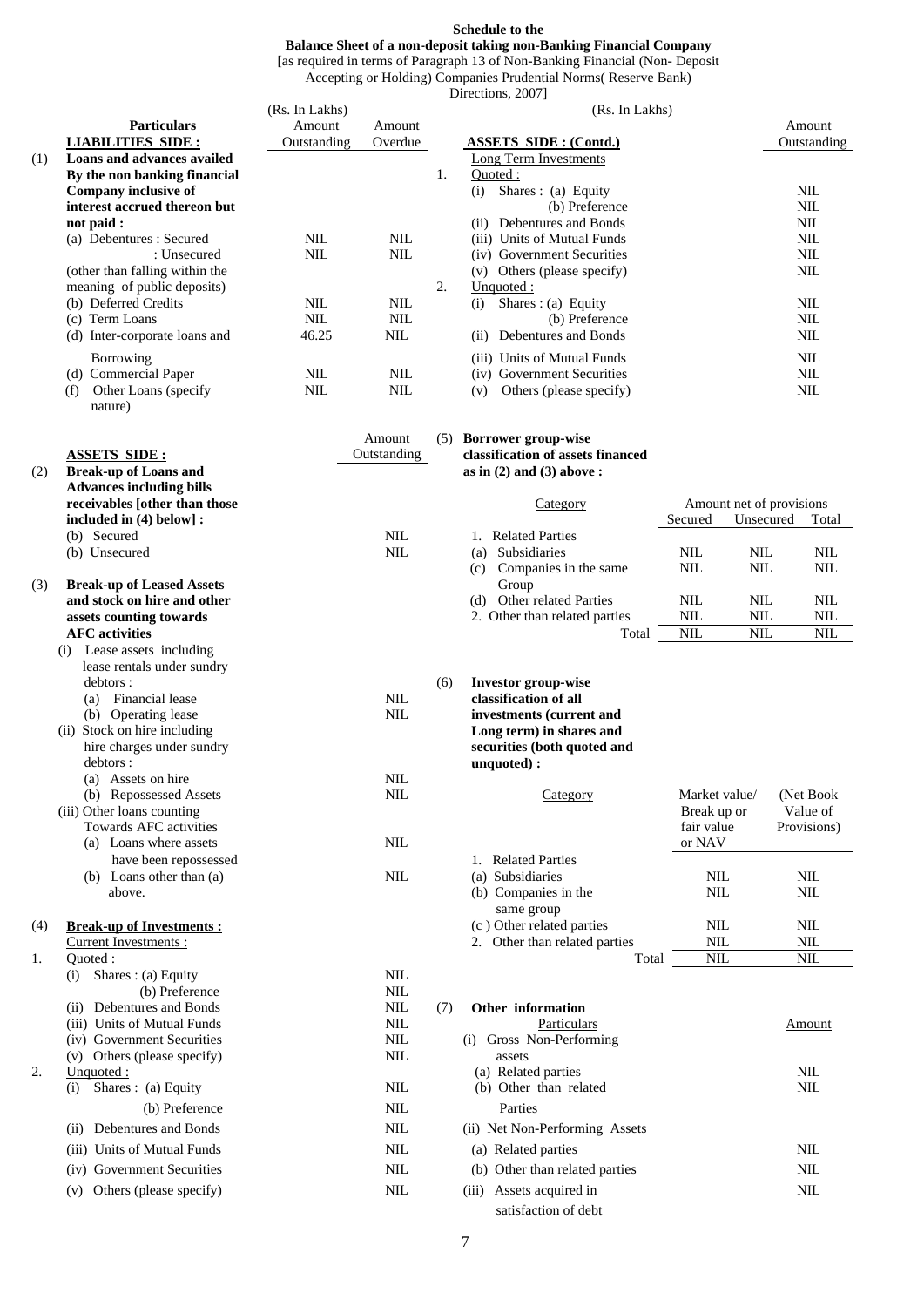In terms of my attached Report of even date For and on behalf of Board

**For VINOD S. MEHTA & CO. Chartered Accountants**  (Firm Reg. No. 111524W) **DHIREN D. MEHTA** 

Executive Chairman

**PARAG V. MEHTA Partner Membership No.36867** SANJAY KESWANI

**Place : Mumbai Place : Mumbai** 

 **Director** 

**Date : 25-05-2012 Date : 25-05-2012**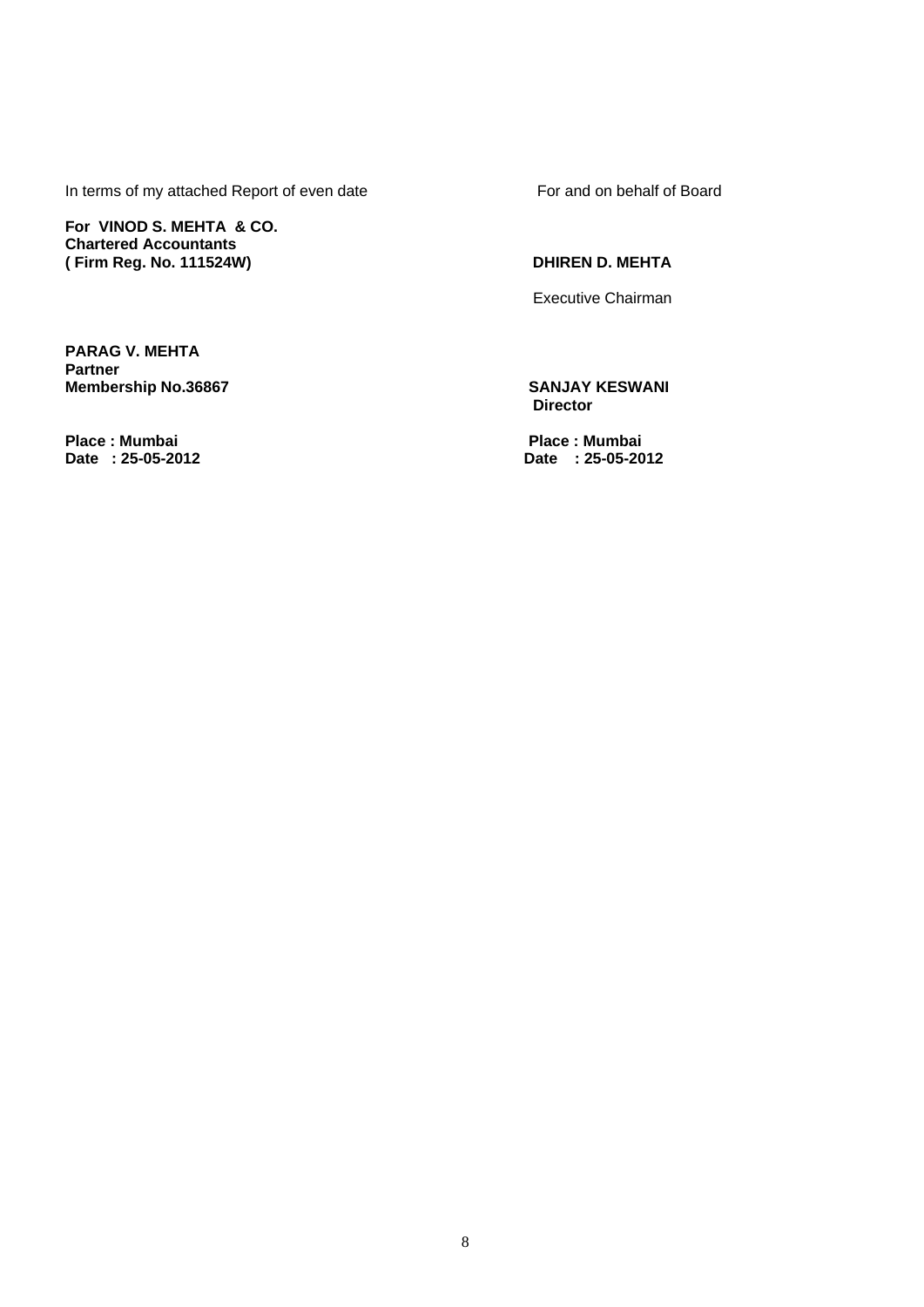#### **SCHEDULE "H"**

#### **BALANCE SHEET ABSTRACT AND COMPANY'S GENERAL BUSINESS PROFILE**  I. Registration Details

| Registration No. 31384                                                                      | <b>State Code</b>                                            |
|---------------------------------------------------------------------------------------------|--------------------------------------------------------------|
| <b>Balance Sheet Date</b><br>Date Month Year<br>31<br>03                                    | $1\quad1$<br>2012                                            |
| II. Capital Raised during the year (Amount in Rs. Thousands)                                |                                                              |
| Public Issue<br><b>NIL</b>                                                                  | <b>Right Issue</b><br>NIL                                    |
| <b>Bonus</b> Issue<br><b>NIL</b>                                                            | Private Placement NIL                                        |
| III Position of Mobilisation and Deployment of Funds<br>(Amount in Rs. Thousands)           |                                                              |
| <b>Total Liabilities</b><br>38                                                              | <b>Total Assets</b><br>38                                    |
| <b>SOURCES OF FUNDS</b>                                                                     |                                                              |
| Paid-up Capital<br>65376<br><b>Secured Loans</b><br>NIL                                     | Reserves & Surplus<br>11754<br><b>Unsecured Loans</b><br>NIL |
| <b>APPLICATION OF FUNDS</b>                                                                 |                                                              |
| Net Fixed Assets                                                                            | Investments                                                  |
| Net Current Assets<br>(4599)                                                                | Miscellaneous Expenditure                                    |
| <b>Accumulated Losses 81729</b>                                                             |                                                              |
| IV. Performance of Company (Amount in Rs. Thousands)                                        |                                                              |
| Turnover<br>Nil                                                                             | <b>Total Expenditure</b><br>247                              |
| Profit/(Loss) Before Tax (247)                                                              | Profit/(Loss) After Tax (247)                                |
| Earning Per Share in Rs. (0.04)                                                             | Dividend rate %<br><b>NIL</b>                                |
| V. Generic names of Three Principal Products/Service of Company.<br>(As per monetary terms) |                                                              |
| Item Code No. : Not Applicable<br>(Itc Code)                                                |                                                              |
| 9 Product Description                                                                       |                                                              |
| i) Investments<br>ii) Share Trading<br>Signature to Schedule "A" to "H"                     |                                                              |
| In terms of my attached Report of even date                                                 | For and on behalf of Board                                   |
| For VINOD S. MEHTA & CO.<br><b>Chartered Accountants</b><br>(Firm Reg. No. 111524W)         | <b>DHIREN D. MEHTA</b>                                       |
|                                                                                             | Executive Chairman                                           |
|                                                                                             |                                                              |
| <b>PARAG V. MEHTA</b>                                                                       |                                                              |
| Partner<br><b>Membership No.36867</b>                                                       | <b>SANJAY KESWANI</b><br><b>Director</b>                     |
| Place: Mumbai<br>Date: 25-05-2012                                                           | Place: Mumbai<br>Date: 25-05-2012                            |